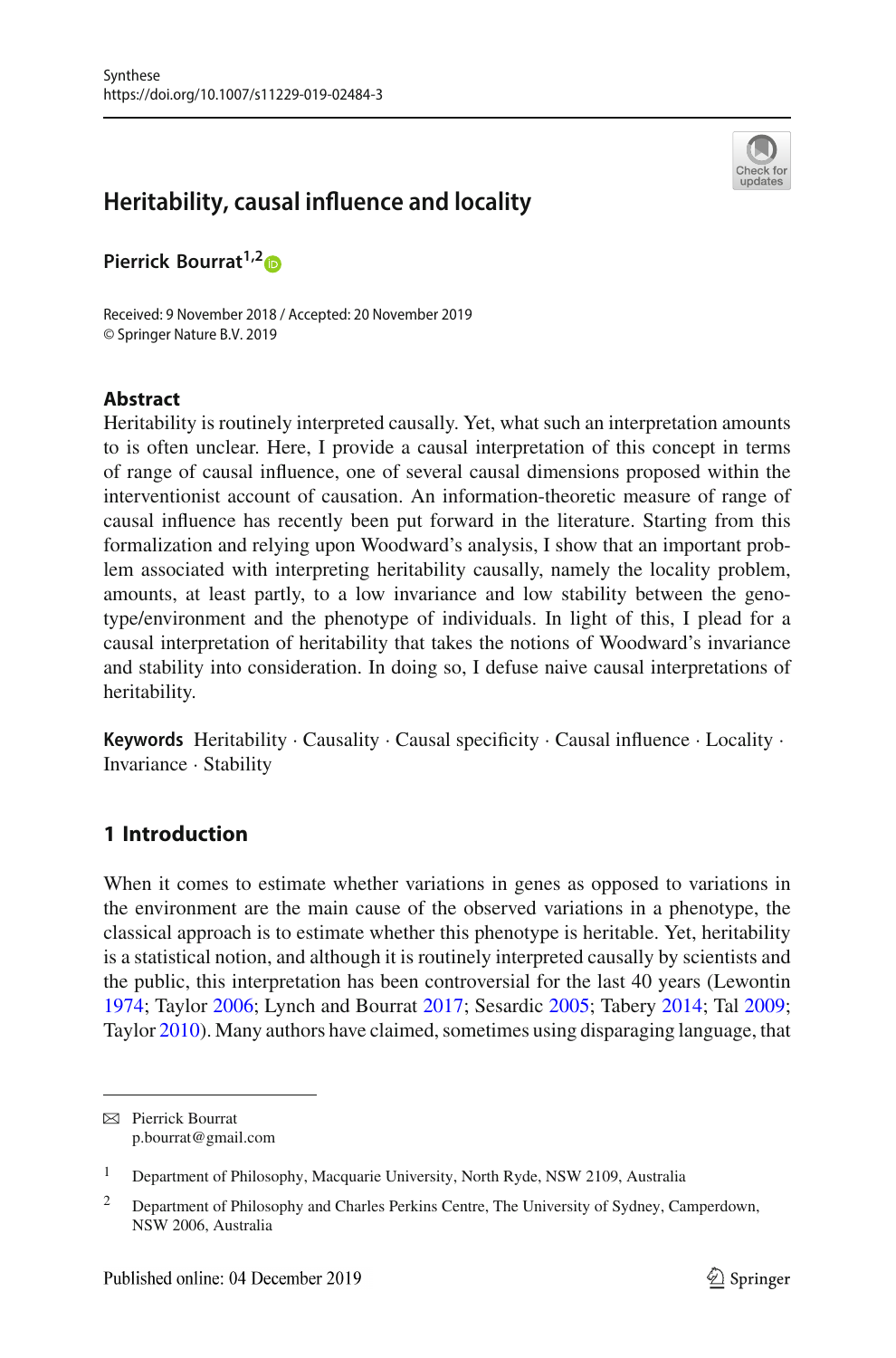the use of heritability estimates to approach causality is inappropriate especially in the context of human behavioral genetics (for reviews including the historical context of these claims see Sesardi[c](#page-25-1) [2005,](#page-25-1) pp. 23–27; Taber[y](#page-25-2) [2014](#page-25-2), Chap. 3; Taylo[r](#page-25-0) [2006](#page-25-0)). Others, while often recognizing the limits of such a use, have been less concerned about this causal interpretation (e.g., Sesardi[c](#page-25-1) [2005](#page-25-1); Ta[l](#page-25-3) [2009](#page-25-3)). At the heart of heritability analyses and their interpretation(s) thus lies the question of causation.

The philosophy of science literature on causal explanations has overwhelmingly adopted the interventionist account of causation (Woodwar[d](#page-26-0) [2003](#page-26-0), [2010](#page-26-1), [2013](#page-26-2)). Within this account, a variable  $C$  is regarded as a cause of a variable  $O$ , if an ideal intervention<sup>1</sup> changing the value *C* can produce a change in the value of  $O<sup>2</sup>$  $O<sup>2</sup>$  $O<sup>2</sup>$ . This is the minimal criterion of causation within this framework. An ideal intervention is defined as a change in the value of a variable—here *C*—that produces no other change at the time of the intervention (Woodwar[d](#page-26-0) [2003](#page-26-0), [2010](#page-26-1)). Given the prominence of the interventionist account of causation, it is worthwhile investigating the relationship between causality and the notion of heritability from the perspective of this account. It might not only provide a better way to understand in what sense genes or genotypes cause phenotypes when heritability is positive, but also allow comparison of causal explanations originating from heritability studies with causal explanations from other sciences. Having a clearer understanding of the links between causation and heritability is also important in the context where claims of genes 'causing' such and such trait are very commonly found in popular media. The interventionist account of causation has recently been used to investigate the problem of gene-environment covariance in heritability studies by Lynch and Bourra[t](#page-24-1) [\(2017](#page-24-1)). However, Lynch and Bourrat did not provide a general account of heritability within this framework. This is the aim of this article, which can also be regarded as an extension of the analysis provided by Ofteda[l](#page-25-5) [\(2005\)](#page-25-5).

One can distinguish at least two different types of philosophical issues associated with the topic of heritability. The first one concerns the concept(s) of heritability, what I will refer to as theoretical 'heritability', and how they should be understood. It aims at answering questions of the following type: "Given a formal characterization of heritability how should one interpret it?", "Is a causal interpretation of heritability warranted and if yes, what sort of causal interpretation, and under what conditions does this interpretation become restricted (and in what ways) or break down?" The second type of issue concerns the way(s) under which one might *estimate* or measure theoretical heritability. Because we do not have an a priori knowledge about the theoretical heritability, we need to find situations under which, following some assumptions, we can get some confidence that the measure we make corresponds to the theoretical value. This second issue is one of statistical inference from observed data or exper-

<span id="page-1-0"></span><sup>1</sup> *Ideal* interventions should be distinguished from *experimental* or *physical* interventions in the sense that they can correspond to changes that are not necessarily physically possible. For instance, an ideal intervention can be an intervention on the mass of the moon, while keeping the same gravitational force between the Earth and the Moon. It would be impossible in practice to do so, but that does not constitute a problem from the interventionist perspective. Woodwar[d](#page-26-2) [\(2013](#page-26-2)), among others, provides some justifications for the idea that interventions need not be physically possible. By 'intervention' in this paper, I will mean 'ideal intervention'.

<span id="page-1-1"></span><sup>2</sup> I use '*O*' instead of '*E*' for characterising a generic effect variable to avoid the confusion with the variable environment that will be used later on.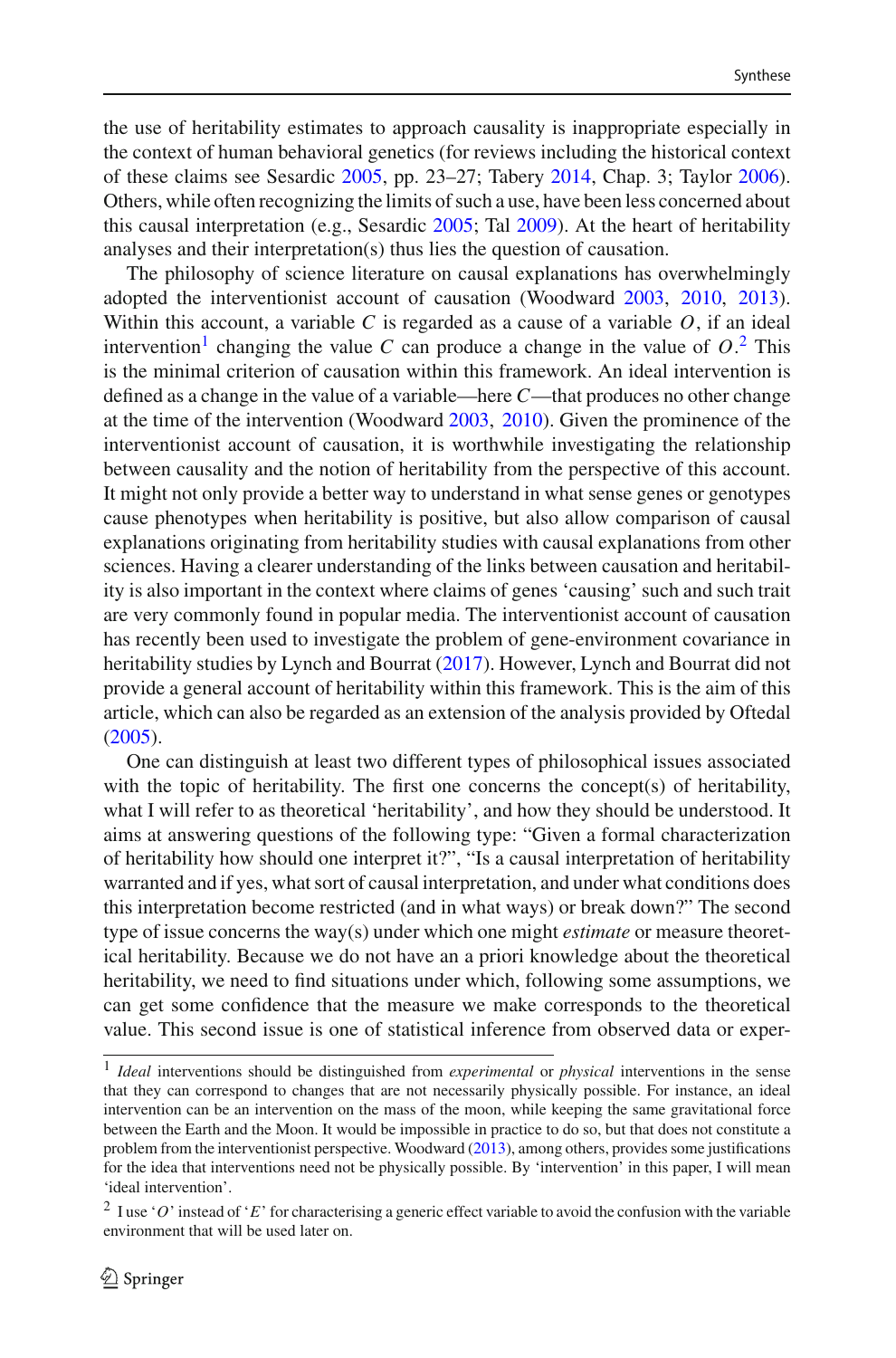iments. There are many ways to estimate heritability and some problems associated with the fact that different estimates make different assumptions and sometimes do not correspond to the same concept. Thus the two issues are intertwined. Yet, in this paper, following the same strategy as in Taylo[r](#page-25-6) [\(2012](#page-25-6)), I will be mostly concerned with the first type of issue.

I use formal tools developed within the interventionist account of causation to delineate the scope and limits of the causal interpretation of theoretical heritability. Although focusing on this issue might look at first more remote from the practice of scientists using at least one of the available heritability concepts, I follow Lynch and Walsh [\(1998,](#page-25-7) p. 171) in their view when referring to one such concept, namely narrow heritability  $(h^2)$ , that: "[p]roviding an explicit definition eliminates the ambiguity of the usage of  $h^2$  in theoretical contexts, but highlights the practical problems of estimation." The analysis provided here is made in the spirit of Lynch and Walsh's remark.[3](#page-2-0)

Concretely, this means that I will not be concerned with the way the theoretical measures presented in this paper might be estimated in a real study. That said, the toy example I present will aim at being more realistic than the typical examples used in the philosophical literature, such as the 'redhead example,' in which the notion of gene-environment covariance and its relation with heritability is illustrated by various thought experiments in which redheaded or blue-eyed children are subjected to different abuses (see Sesardi[c](#page-25-1) [2005](#page-25-1), pp. 90–93). It should be furthermore noted that although obtaining accurate estimates of heritability of human behavioral phenotypes is a very challenging task, especially regarding the traits studied in behavioral genetics, behavioral genetics is only one of the many contexts in which the notion of heritability is used. Many of these contexts do not have the same limits for estimating heritability more accurately because experiments are possible.

The outcome of my analysis is a sophisticated causal interpretation of heritability which is in stark contrast with some naive interpretations. By 'naive causal interpretation', I mean a causal interpretation in which genes are regarded as causing a phenotype without considering the population context in which this interpretation is made. I show that although the worries coming from the opponents of a causal interpretation are justified, the limits they identify are not specific to heritability, a point previously made in passing by Tal [\(2009,](#page-25-3) p. 91). They pertain to a more general problem with the notion of causation as it is used by scientists. In fact, applying their arguments with parity would lead to the conclusion that most relationships considered as causal in a wide range of special sciences are after all not causal. I argue that interpreting heritability causally requires some precautions, which the formal version of the interventionist account recently outlined makes explicit (see Korb et al[.](#page-24-2) [2011;](#page-24-2) Pocheville et al[.](#page-25-8) [2017](#page-25-8); Griffiths et al[.](#page-24-3) [2015\)](#page-24-3).

The paper will run as follows. In Sect. [2,](#page-3-0) I present the notion of range of causal influence, a particular kind of causal specificity, as a way to distinguish causes that have the highest degree of control over an effect variable, from those that do not (Griffiths et al. [2015](#page-24-3)). Within this approach, it has been proposed that one needs a notion like

<span id="page-2-0"></span><sup>3</sup> More generally, postulating theoretical parameters and then attempting to estimate them from the available data is a general problem that the branch of statistics known as "parameter estimation" attempts to solve.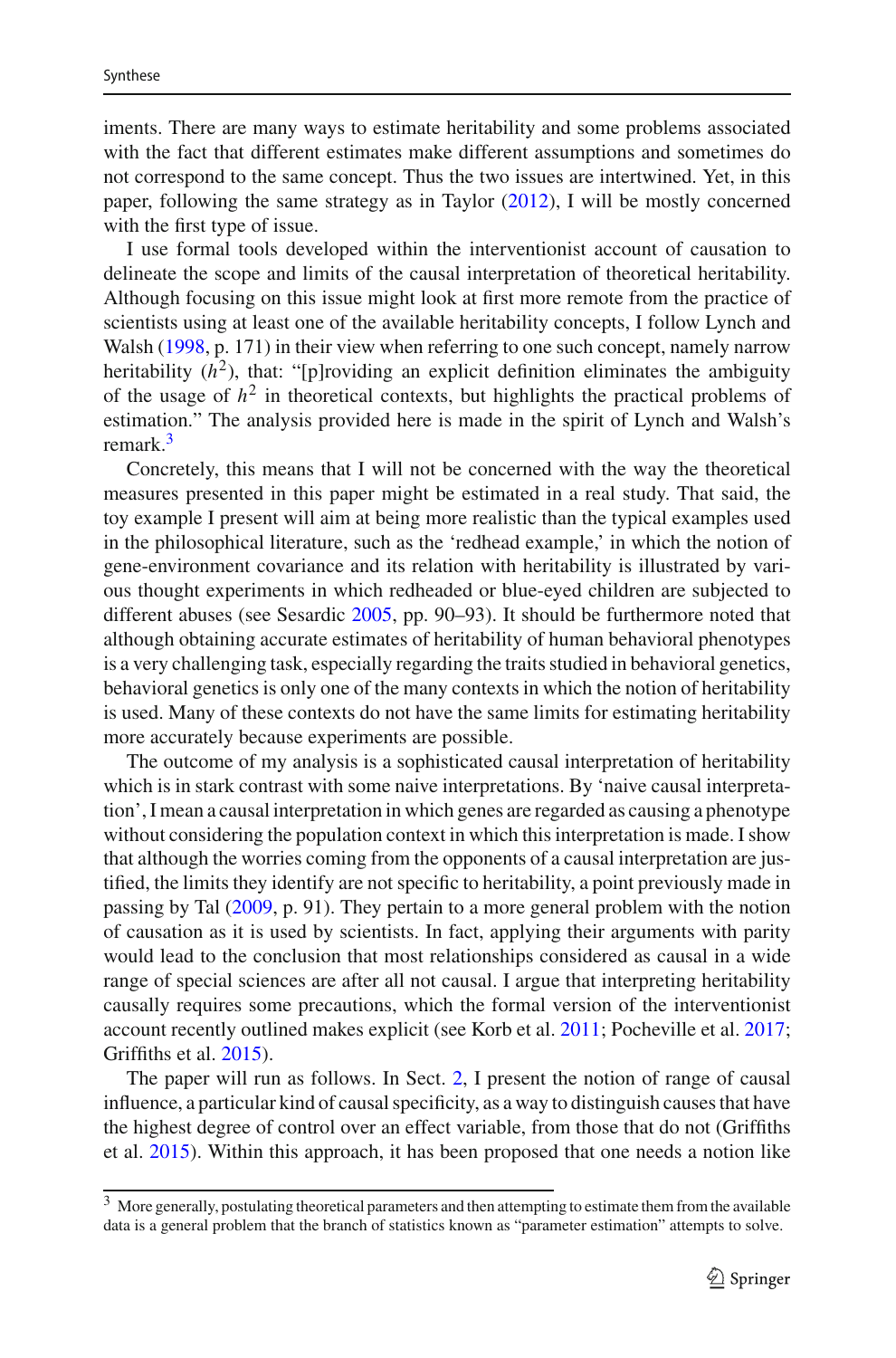range of causal influence, where causes with a larger range of causal influence enable one to better manipulate their effects (Woodwar[d](#page-26-1) [2010](#page-26-1)). In Sect. [3,](#page-8-0) I recall the classical definition of heritability, and in Sect. [4,](#page-10-0) I show that heritability is related, when using my causal interpretation, to one particular measure of range of causal influence involving the distinction between *actual* and *potential* difference makers after Water[s](#page-25-9) [\(2007](#page-25-9)). In Sect. [5,](#page-18-0) I discuss what is known as the problem of locality (Sesardi[c](#page-25-1) [2005,](#page-25-1) pp. 75–80 ): heritability estimates obtained in one population cannot be extrapolated to other populations. Ever since Lewonti[n](#page-24-0) [\(1974\)](#page-24-0), the problem of locality, among other problems[,4](#page-3-1) has been one important reason to argue against a causal interpretation of heritability. I demonstrate that locality results from particular features of causal relationships in some heritability studies, namely, different distributions for the causal variable, a low causal invariance, and/or a low stability. From there, I argue that if one were to regard locality as an important obstacle for interpreting heritability causally, one would have to, by the same token, dismiss many causal claims in the special sciences. I plead for a view in which causal claims are contextualized so that they may be well-interpreted.

### <span id="page-3-0"></span>**2 Range of causal influence**

Suppose one wants to answer the question: "why do some humans develop skin cancer?". One proposes two possible explanations citing two different putative causes: either individuals have had a prolonged exposure to solar ultraviolet (UV) radiation, and/or they have a particular genotype prone to skin cancer. Both explanations might appear equally relevant for answering the question. In fact, it has been shown that both intermittent solar UV exposure, particularly in childhood (Gandini et al[.](#page-24-4) [2005a\)](#page-24-4) and genetic factors (Haywar[d](#page-24-5) [2003](#page-24-5)) are involved in some forms of skin cancers such as melanoma, the type of skin cancer with the highest morbidity.<sup>[5](#page-3-2)</sup> Were it scientifically established that one of the two causes is more important for explaining the development of skin cancers, the interventionist minimal criterion of causation presented in the Introduction, by merely stating that both are causes, would not permit to choose between them. This is because there exist interventions on both variables that would lead some individuals to develop skin cancer or prevent them from developing it.

Considering this, any measure of the difference in importance or influence for each cause involved in the prevalence of skin cancer will be useful.<sup>[6](#page-3-3)</sup> Recent formal approaches to causation have married the causal modeling approach (see Pear[l](#page-25-10) [2009\)](#page-25-10) with information theory to produce such a quantitative assessment of causal influence (Korb et al[.](#page-24-2) [2011;](#page-24-2) Griffiths et al[.](#page-24-3) [2015](#page-24-3); Pocheville et al[.](#page-25-8) [2017](#page-25-8)). Here I present in broad strokes Griffiths et al.'s account and extend it for cases in which information theory is not best suited.

<span id="page-3-1"></span><sup>4</sup> For other problems see for instance Taber[y](#page-25-2) [\(2014\)](#page-25-2), Sarka[r](#page-25-11) [\(1998\)](#page-25-11) and Northcot[t](#page-25-12) [\(2006](#page-25-12), [2008](#page-25-13)).

<span id="page-3-2"></span><sup>&</sup>lt;sup>5</sup> For instance some mutations on the genes CDKN2A and CDK4 have both been associated with melanoma (Begg et al[.](#page-24-6) [2005](#page-24-6); Haywar[d](#page-24-5) [2003](#page-24-5)) and some families are more prone to develop skin cancers than others (Gandini et al[.](#page-24-7) [2005b](#page-24-7)).

<span id="page-3-3"></span><sup>&</sup>lt;sup>6</sup> The analysis of variance is classically regarded as providing precisely this, but its causal interpretation has been contested (e.g. Northcot[t](#page-25-12) [2006](#page-25-12)).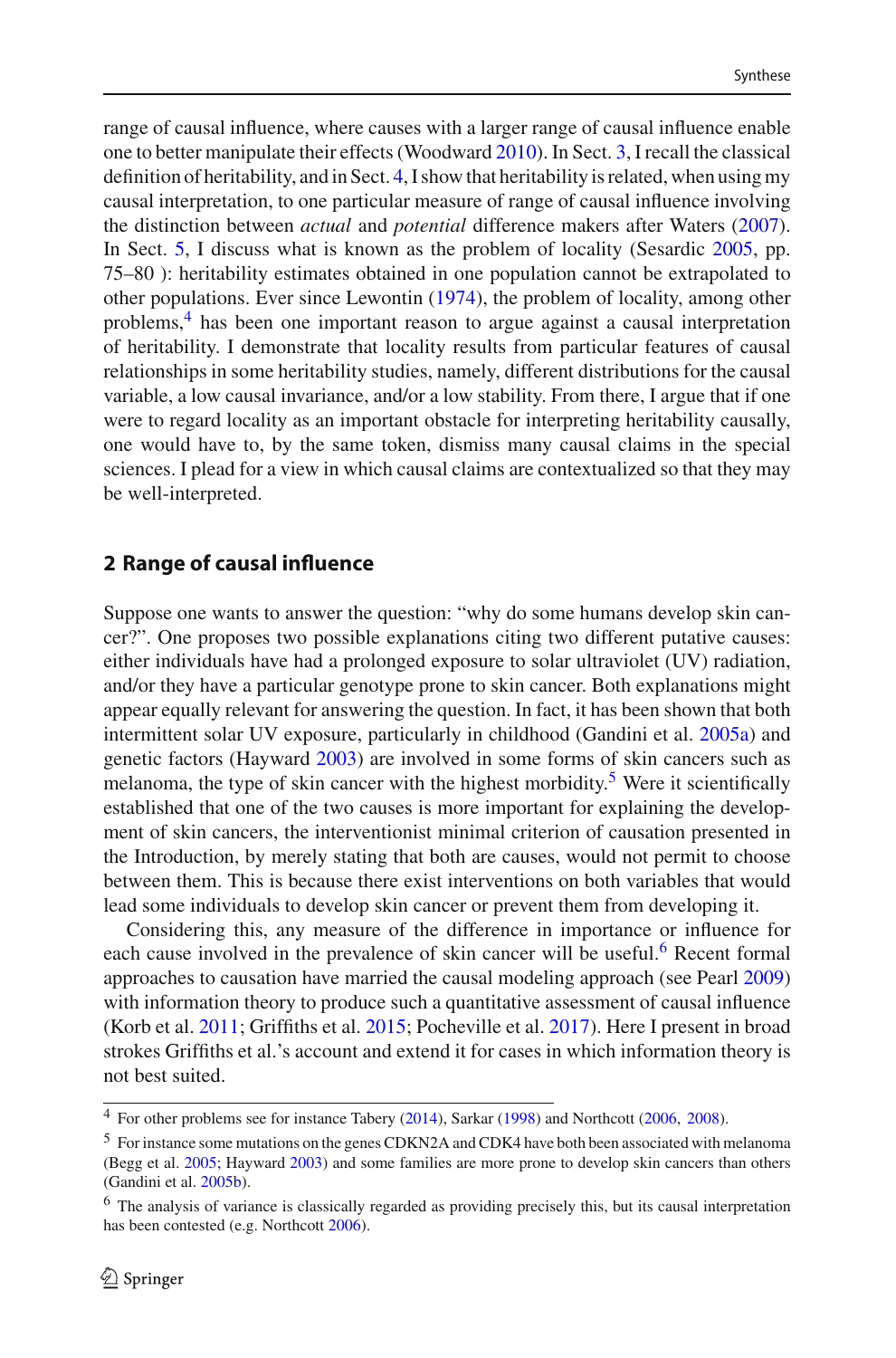They start from the notion of causal specificity. Causal specificity is an ambiguous notion since it can refer to at least two distinct dimensions of causal relationships identified by Woodwar[d](#page-26-1) [\(2010\)](#page-26-1). The first dimension refers to the extent to which, on average, considering a relationship that satisfies the interventionist minimal criterion of causation, one intervention on the causal variable corresponds to a precise change in the effect variable. In other words it refers to the extent to which a mapping between causal values and effect values is bijective, namely that to one value of the causal variable corresponds exactly one value of the effect variable. Woodward [\(2010,](#page-26-1) p. 310) refers to this as the "one cause-one effect" notion of causal specificity. I will refer to it as "one-to-one specificity". The second dimension refers to the range of causal influence a variable exerts on another variable. As first showed by Woodward [\(2003,](#page-26-0) pp. 218–220), this notion of causal specificity is closely related to Lewis' [\(2000\)](#page-24-8) notion of influence (see also Webe[r](#page-25-14) [2006](#page-25-14) and Water[s](#page-25-9) [2007](#page-25-9) for a similar use). The basic idea underlying this dimension of causal specificity is that the more influential a causal variable  $C$  is for a putative effect  $O$ , the higher the number of possible interventions on *C* that lead to changes in the values of *O* that no other intervention on *C* would lead to. I will refer to this second dimension, to which Griffiths et al. give a precise measure, as "range of causal influence" to avoid any ambiguity.<sup>7</sup>

Given a particular relationship  $C \rightarrow O$  satisfying the interventionist minimal criterion, the probability distribution for *C* and the conditional probabilities of *O* for each value of *C*, one can use information theory to measure the range of causal influence of *C* on *O*. Griffiths et al argue that the right information theoretic measure to approach the range of influence is the amount of mutual information that interventions on *C* carry about *O*. I refer to this measure as "mutual *causal* information."<sup>8</sup> which is calculated as follows:

<span id="page-4-3"></span>
$$
I(O; \widehat{C}) = H(O) - H(O \mid \widehat{C}), \tag{1}
$$

where  $I(O; C)$  is the mutual causal information from *C* to  $O, H(O)$  is the entropy of *O*, that is the amount of uncertainty on *O*, and  $H(O | C)$  is the entropy of *O* knowing the value set for *C* (the hat on a *C* represents the fact that its values are set by ideal interventions), that is the amount of uncertainty remaining on *O* when we already know the value set for *C*. For more details on this measure and the notions of entropy and conditional entropy see Griffiths et al[.](#page-24-3) [\(2015](#page-24-3)); for a longer yet accessible introduction to information theory see Ston[e](#page-25-15) [\(2015](#page-25-15)).

Information theory is best suited for nominal variables, that is variables with which no form of mathematical computation can be performed (Steven[s](#page-25-16) [1946\)](#page-25-16). Yet, in biology variables are generally quantitative, for which the analysis of variance provides quantities corresponding to entropy and mutual information (Garner and McGil[l](#page-24-9) [1956\)](#page-24-9). A version of range of causal influence for quantitative variables reads:

<span id="page-4-2"></span>
$$
V(O: \widehat{C}) = V(O) - V(O \mid \widehat{C}), \tag{2}
$$

<span id="page-4-0"></span> $7$  For in-dep[t](#page-24-10)h treatments of these two notions of causal specificity see Bourrat [\(2019a,](#page-24-10) [b\)](#page-24-11).

<span id="page-4-1"></span><sup>8</sup> For more details on the properties of this measure see Griffiths et al[.](#page-24-3) [\(2015](#page-24-3)) and Pocheville et al[.](#page-25-8) [\(2017](#page-25-8)).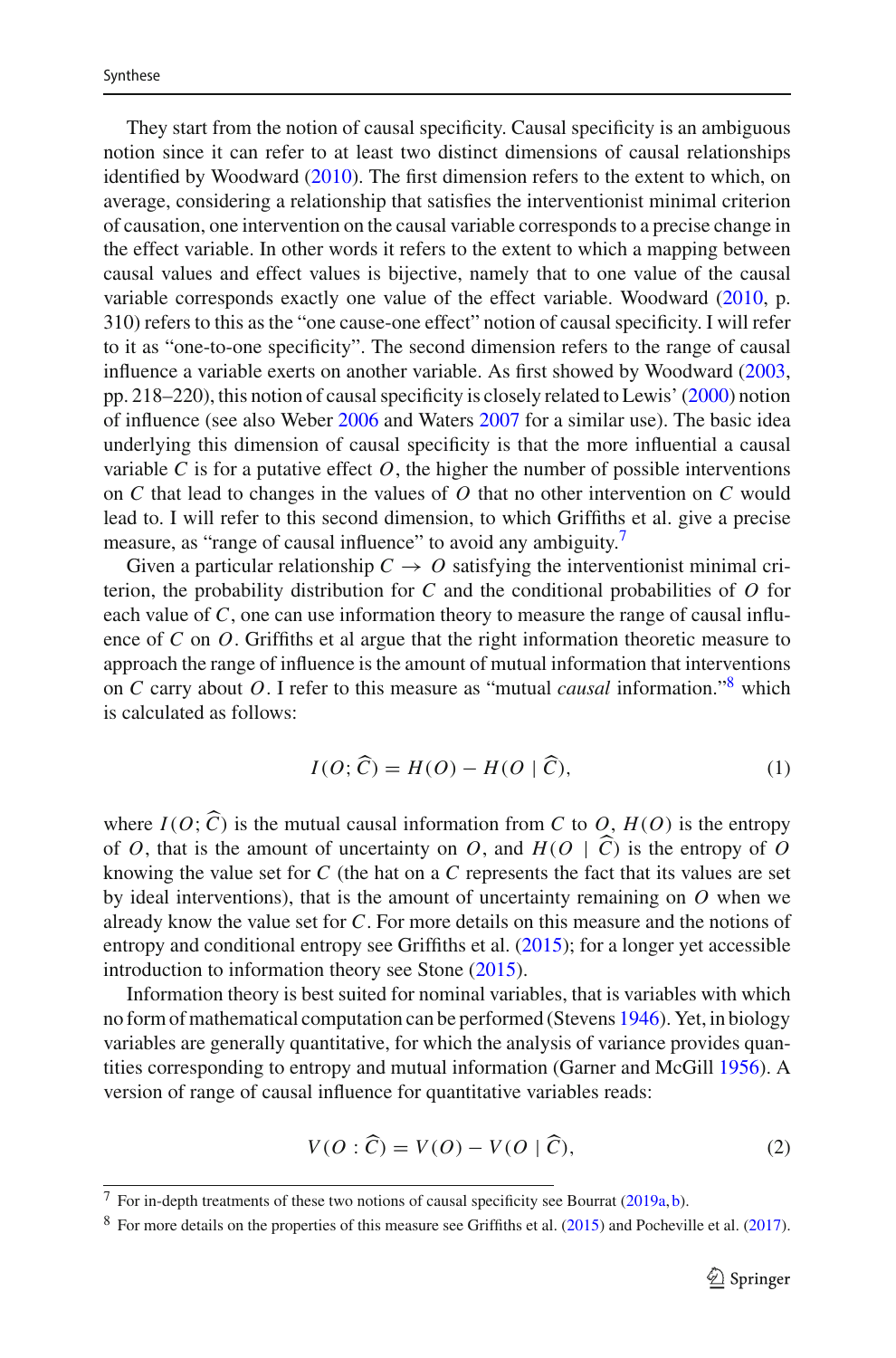

<span id="page-5-1"></span>Fig. 1 A causal diagram representing the causal dependencies between variables involved in the skin cancer example (error terms are ignored). The variable *Genotype* represents the genotype of an individual; the variable *UV* measures the monthly highest UV levels on the global UV index in the population; the variable *Canaar* measures the probability for an individual to develop a skin cancer during a fixed period variable *Cancer* measures the probability for an individual to develop a skin cancer during a fixed period<br>of time of time

where  $V(O: C)$  represents the amount of variance in  $O$  explained by the variance in  $C$ , with values of *C* being set by interventions,  $V(O)$  is the variance of *O*, and  $V(O | C)$ is the variance of *O* knowing the value set for *C*. [9](#page-5-0) Note, and this is important, that Eq. [\(2\)](#page-4-2) encompasses—in the sense that they are inseparable—both a measure of the range of causal influence and a measure of what one might call the "causal strength" of the relationship. Causal strength measures the extent to which intervening on *C* by one unit, produces a change in *O* by *x* units, where '*x*' measures the strength of the association. One difference between Eqs. [\(1\)](#page-4-3) and [\(2\)](#page-4-2), is that the measure obtained in the former is in bits while the latter is in the unit of the effect variable (more on the difference between the two equations below).

Take the skin cancer example. To operationalize the range of causal influence measure [whether using Eq.  $(1)$  or Eq.  $(2)$ ], one first needs to specify the causal dependencies at stake. These dependencies can be represented on a causal diagram (see Fig. [1,](#page-5-1) since I am not concerned here with statistical inference, error terms are ignored). Let us suppose that each value of the variables (either nominal or quantitative) *Genotype* and *UV* can be given a probability distribution (or probability density function in the case of quantitative continuous variables) and that we know the conditional probabilities of the variables *Cancer* for each value of *Genotype* and *UV*. With this in place, one can then calculate the range of causal influence between the two cause-effect pairs of variables using Griffiths et al's measure (Eq. [1\)](#page-4-3) or its corresponding measure using variances (Eq. [2\)](#page-4-2). The ranges of influence obtained for *Genotype*  $\rightarrow$  *Cancer* and  $UV \rightarrow$  *Cancer* can then be compared to decide which one of the two causal variables has a greater range of causal influence.

To see this in more detail, let us assume that the variable *Genotype* has only four possible values with equal probability (0.25), namely  $\{G_1, G_2, G_3, G_4\}$ . Based on the global UV index scale (World Health Organizatio[n](#page-26-3) [2002\)](#page-26-3), to which I have removed the 'extreme' value to make the example simpler, we assume that the variable *UV* has also four values with equal probabilities (0*.*25) {*Low*, *Moderate*, *High*, *Very High*}, each corresponding to a risk of harm from unprotected sun exposure. Finally based on a realistic worldwide incidence rate of melanoma (see Stewart and Wil[d](#page-25-17) [2014](#page-25-17), p. 496), we assume that the variable *Cancer* has also four equiprobable values (0*.*25), namely  $\{1 \times 10^{-4}, 2 \times 10^{-4}, 3 \times 10^{-4}, 4 \times 10^{-4}\}$ .<sup>10</sup>

<span id="page-5-0"></span><sup>9</sup> I thank Arnaud Pocheville for proposing this measure.

<span id="page-5-2"></span><sup>&</sup>lt;sup>10</sup> This example uses some nominal variables and will treat quantitative variables as if they were nominal. Illustrating the notion of range of causal influence is handier with nominal rather than quantitative variables, since, as mentioned above, Eq. [\(2\)](#page-4-2) provides a combined measure of range of influence and causal strength.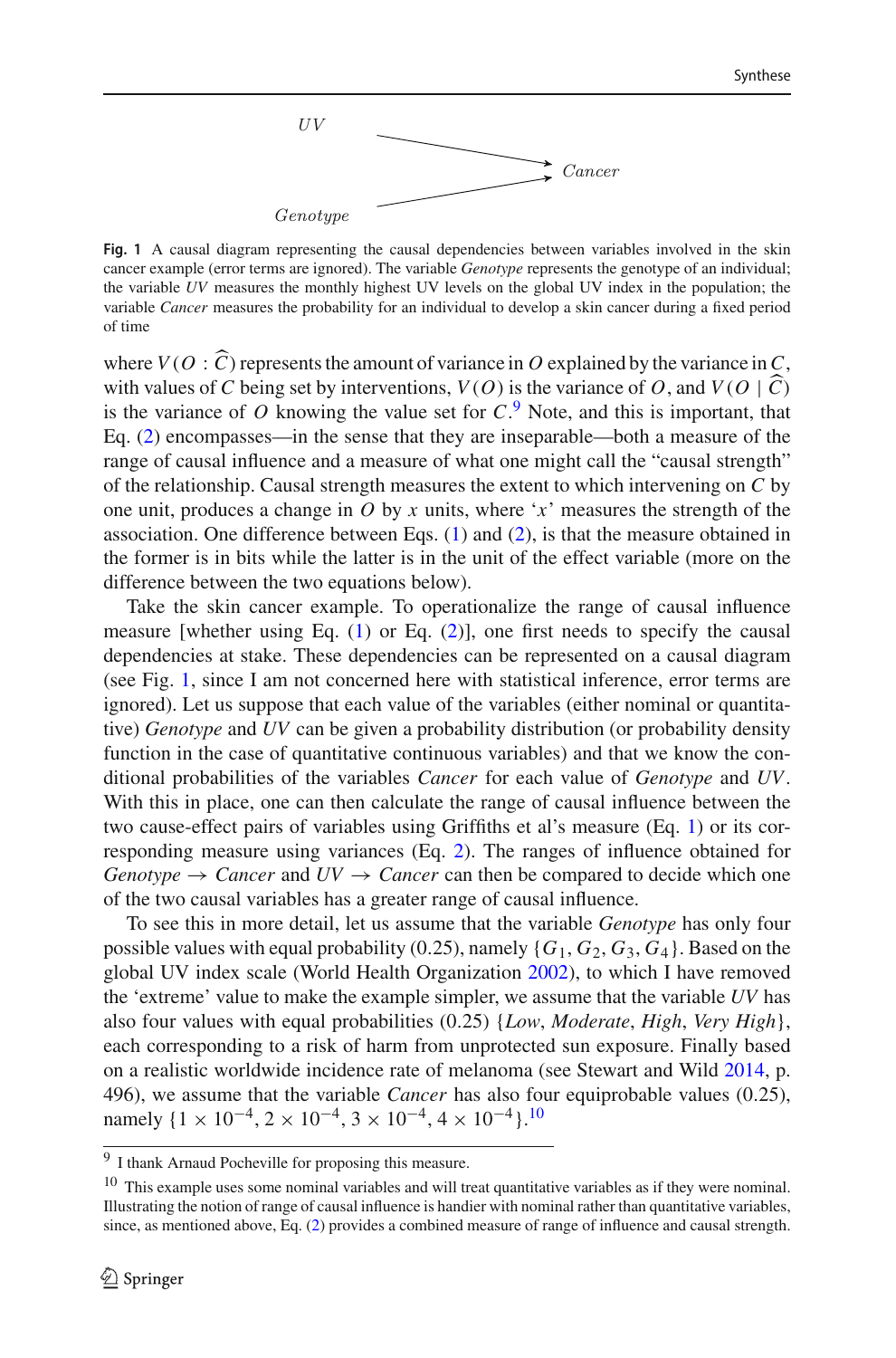To be able to calculate the range of causal influence, given that grain of description,[11](#page-6-0) on the one hand, of *UV* on *Cancer*, and on the other hand, of *Genotype* on *Cancer*, we need to know the probability for each value of *Genotype* and *UV* to be associated with each value of *Cancer*. If we adopt the probabilities presented in the diagrams (a) and (b) of Fig. [2](#page-7-0) (see the caption to understand how these probabilities are calculated) between the two relationships of the causal diagram presented in Fig. [1,](#page-5-1) we can see that intervening on the variable *UV* carries more mutual causal information on the variable *Cancer* than does the variable *Genotype*. Indeed, we find a mutual causal information of about 0*.*81 *bits* from *Genotype* to *Cancer* and 1 *bit* from *UV* to *Cancer*. [12](#page-6-1) Concretely, this means that intervening on the value of *Genotype* has a lower probability to change the value of *Cancer* than intervening on the value of *UV* does. One can get an intuitive understanding of this by noticing that there are less values to choose from with *Genotype* than with *UV* and that there are, on average, more arrows leaving the causal variable *Genotype* than the causal variable *UV*. Had *Genotype*, *UV* and *Cancer* all been quantitative variables using Eq. [\(2\)](#page-4-2) and a similar reasoning, we would find that the amount of variance of *Cancer* explained by intervening on *UV* is higher than when intervening on *Genotype*. This last remark comes however with one caveat, namely that the difference between two adjacent values for the causal effect variables should be the same across the range of possible values for these quantitative variables, different interventions should produce proportionate effects in a given direction (the causal relationship between the variables should be linear), and the causal strength of *Genotype* and *UV* on *Cancer* should be the same. This comes from the fact that with quantitative variables, that is variables of which the values on which some mathematical operations can be made, the dimension of causal strength is at play. This dimension does not appear with nominal variables because all one can say about the values of such variables is that they are different (one can only say that the color 'red' is different from the color 'green'; there is not a sense in which green is higher or lower than red). One consequence of this is that changing the values toward which the arrows point in the diagrams (a) and (b) of Fig. [2,](#page-7-0) will not change the value for range of causal influence obtained with Eq. [\(1\)](#page-4-3) (whether the variables are nominal or quantitative). By assuming that the causal strength of the relationships *Genotype*  $\rightarrow$  *Cancer* and *UV*  $\rightarrow$  *Cancer* are linear and of the same strength, across the whole range of possible values for causes, means that, under these assumptions, causal strength is not a factor to take into consideration when comparing these relationships since it is the same for all the intervals of the variables considered.

<span id="page-6-0"></span><sup>&</sup>lt;sup>11</sup> Note that there is in principle an infinity of ways in which a variable can be discretised, depending on the grain of description one uses. Starting from Yablo's [\(1992,](#page-26-4) p. 4) example of a pigeon pecking because she was exposed to a red stimulus or a scarlet stimulus, Pocheville et al[.](#page-25-8) [\(2017\)](#page-25-8) provide a criterion to choose the grain of description that is appropriate for providing a proportional explanation, by discretising the variable involved in the relationship. Proportionality is a dimension to take into consideration for providing adequate causal explanations as emphasized by Woodwar[d](#page-26-1) [\(2010\)](#page-26-1). Pocheville et al call their criterion 'proportionality constraint' and define it as follows: "Given an effect variable *O* that is a target of intervention or causal explanation, a causal variable *C* should be discretised so as to minimise the entropy of *C* whilst maximising specificity for *O*" (p. 272, 'E' has been replaced by 'O'). I will assume throughout the manuscript that the grain of description satisfying the proportionality constraint has been chosen.

<span id="page-6-1"></span> $12$  For a short tutorial on how to calculate the mutual information between two variables see Griffiths et al[.](#page-24-3) [\(2015](#page-24-3)).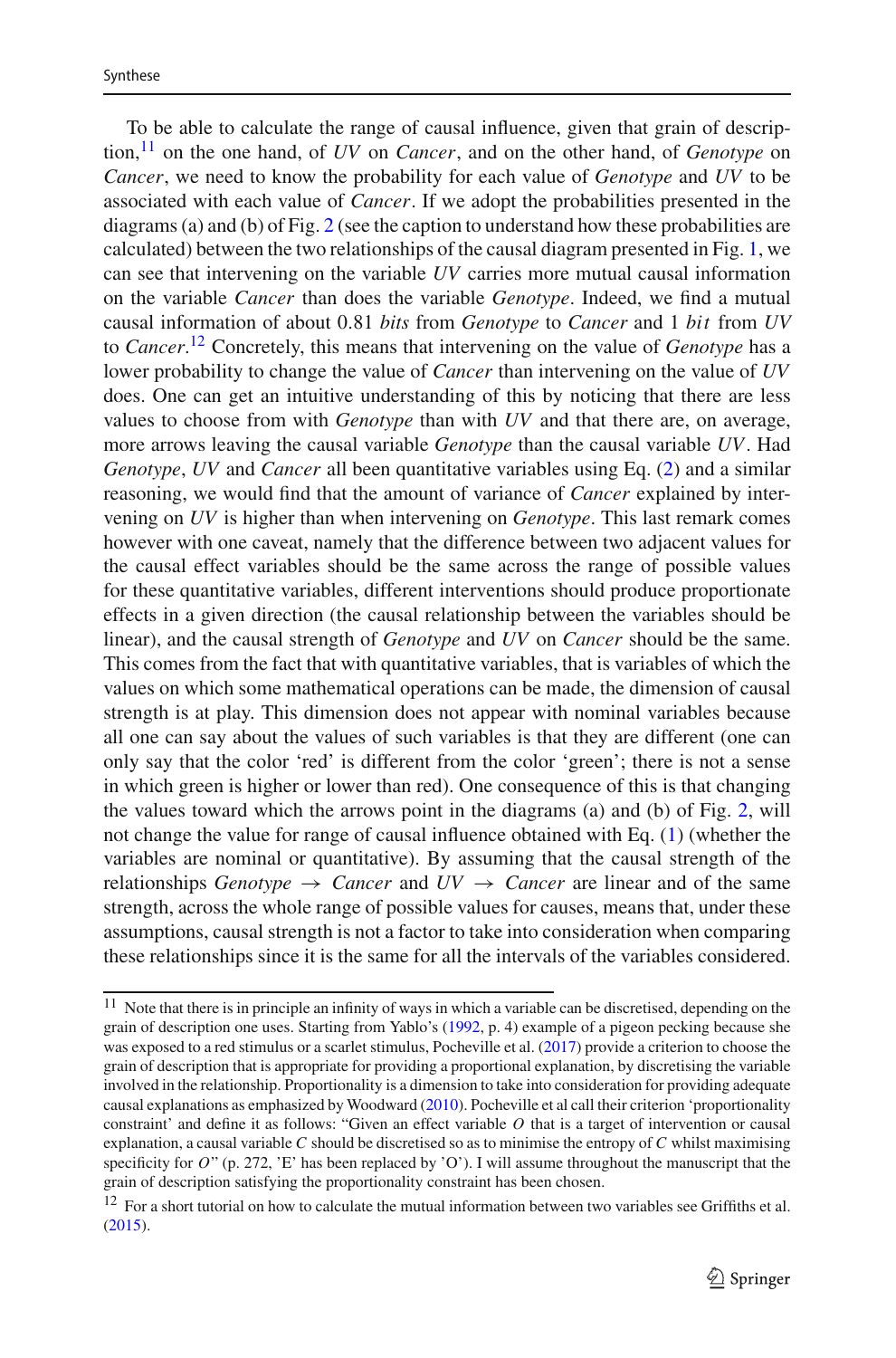

**(a)** Causal diagram of the range of causal influence of the variable *UV* on the variable *Cancer*.

**(b)** Causal diagram of the range of causal influence of the variable *Genotype* on the variable *Cancer*.

<span id="page-7-0"></span>**Fig. 2** Causal diagram representing the causal relationships between *Genotype*/*UV* and*Cancer*(errors terms are ignored). In all the diagrams presented in this figure, Figs. [3](#page-13-0) and [4,](#page-14-0) equiprobability for the values of *C* is supposed. Each arrow leaving from one value of *C* represents the probability of this value causing the value of *O* it points to. If only one arrow leaves a given value of *UV* or *Genotype*, the conditional probability on this value is 1 (e.g., for the arrow leaving the value "high" of *UV*). If more than one arrow leaves a value of *UV* or *Genotype*, then we suppose that each arrow has the same probability conditioning on this value (e.g., 0.5 for arrows leaving the value "low" of *UV* connecting to two values of *Cancer*, and  $\frac{1}{3}$  for the arrows leaving the value *G*1 connecting to three values of *Cancer*)

With the notion of range of causal influence now presented, in the next three sections, I turn to the relation between this notion and heritability. After having briefly presented the classical definition of heritability in the next section, I show in Sect. [4](#page-10-0) how heritability relates to the notion of range of causal influence. In Sect. [5,](#page-18-0) in light of the interventionist approach developed in the preceding sections, I discuss one famous problem within the literature on heritability, namely the problem of locality. More particularly, to treat this problem, I appeal to the notions of causal invariance and stability developed within the interventionist account, which I briefly present.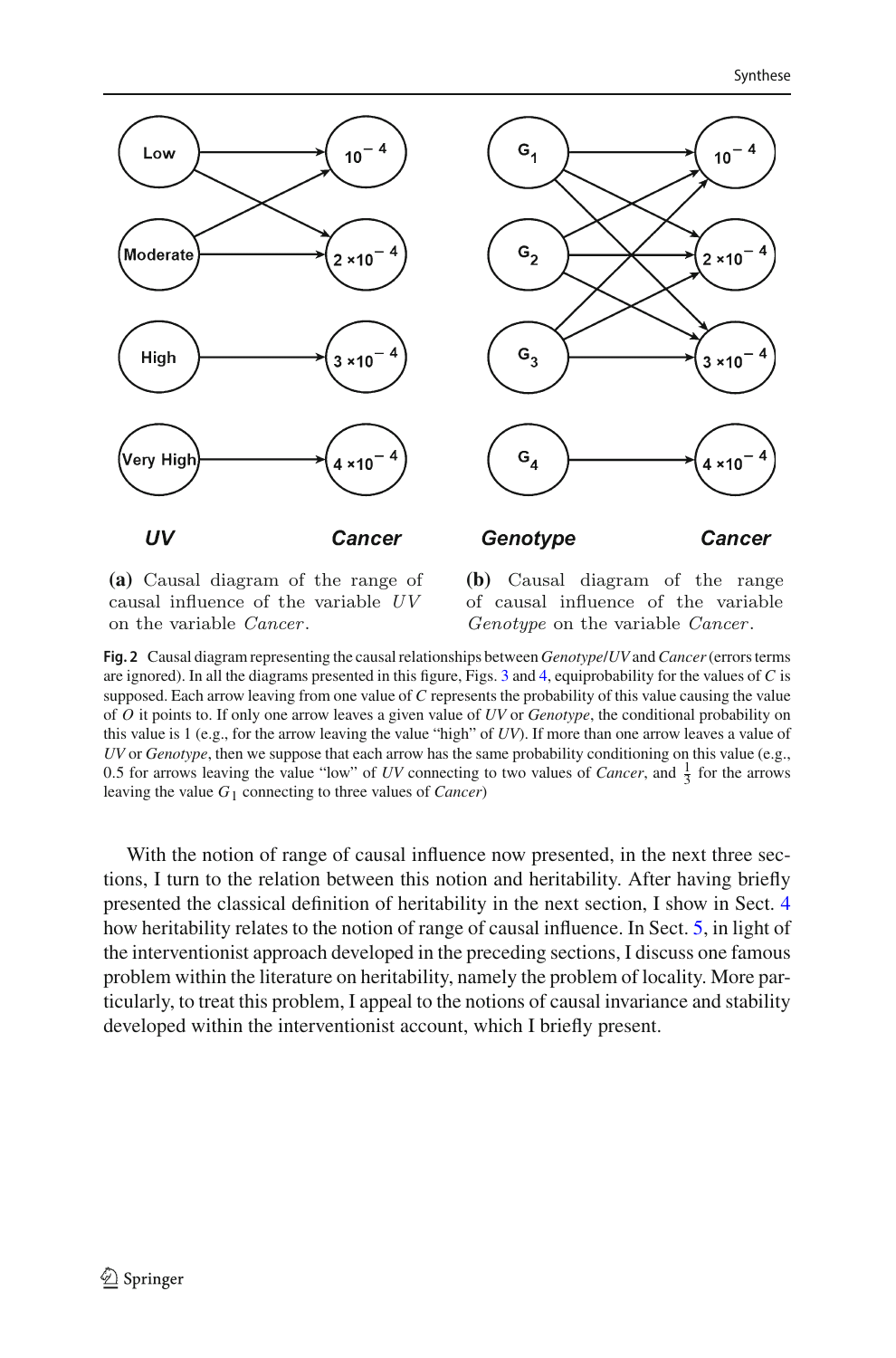#### <span id="page-8-0"></span>**3 Heritability**

The notion of heritability originated at a time where DNA had not yet been discovered to be the material substrate for genetic information.<sup>13</sup> In consequence, the statistical techniques underlying its estimation do not rely on any measure of genetic or environmental physical factors, so that even the words 'gene' and 'environment' can be dropped from the analyses (Taylo[r](#page-25-6) [2012\)](#page-25-6). Yet, in the Introduction I referred to estimating heritability as a way to elucidate whether genes or the environment are causes of phenotypic change, which is how it is now often interpreted. This difference might lead the reader to question the validity of an approach to heritability grounded within the interventionist account of causation which precisely supposes intervening on such factors when it is supposed that no such factors can be intervened upon in the classical methods. These two views on heritability might even be regarded as incommensurable paradigms[.14](#page-8-2)

I have two things to respond to this. First, as mentioned in Footnote 1, there is in principle no obstacle to applying the interventionist account on variables that could not physically be intervened upon. Second, in the last twenty years, a lot of effort has been carried out to create a bridge between these two paradigms with the development and use of molecular biology methods to physically 'locate' genetic information and develop statistical methods in consequence, to get new estimates of heritability, such as genome-wide association studies (GWAS) from which single-nucleotide polymorphisms (SNPs) can be extracted (see Visscher et al[.](#page-25-18) [2008;](#page-25-18) Bourrat and L[u](#page-24-12) [2017](#page-24-12); Yang et al[.](#page-26-5)  $2010$ .<sup>[15](#page-8-3)</sup> Although, as emphasized by a reviewer, a direct translation between traditional approaches to heritability and those relying on GWAS might not be as easy to make as believed by some such as Visscher and Goddar[d](#page-25-19) [\(2019](#page-25-19)), I will assume that such a link can be drawn.

This remark to the side, there exist several definitions of theoretical heritability and several ways to estimate it (see Falconer and Macka[y](#page-24-13) [1996](#page-24-13); Lynch and Wals[h](#page-25-7) [1998;](#page-25-7) Bourra[t](#page-24-14) [2015](#page-24-14); Downe[s](#page-24-15) [2009;](#page-24-15) Godfrey-Smit[h](#page-24-16) [2009;](#page-24-16) Jacquar[d](#page-24-17) [1983](#page-24-17); Sarka[r](#page-25-11) [1998](#page-25-11); Taylo[r](#page-25-6) [2012](#page-25-6); Ta[l](#page-25-3) [2009\)](#page-25-3). To avoid confusion, following the footstep of others (see Lynch and Wals[h](#page-25-7) [1998](#page-25-7); Taylo[r](#page-25-0) [2006,](#page-25-0) [2010\)](#page-25-4) it is important to be clear about which concept I will refer to here. A useful starting point in this literature, is the definition of heritability as the proportion of phenotypic variance that can be attributed to genetic variance (Falconer and Macka[y](#page-24-13) [1996,](#page-24-13) p. 160). This definition follows a linear model in which the phenotype of an individual  $(P)$  is the dependent variable of one independent variable, namely the genotype of this individual (*G*), and a combined deviation due to the environment, genotype-environment interaction and noise  $(E)$ , <sup>16</sup> of which the mean is 0:

<span id="page-8-1"></span><sup>&</sup>lt;sup>13</sup> See fo[r](#page-24-18) instance Fisher [\(1918](#page-24-18)) and (Wrigh[t](#page-26-6) [1920](#page-26-6)) for early uses of the concept of heritability. Note that the origin of the term 'heritability' itself is debated (see Bel[l](#page-24-19) [1977\)](#page-24-19).

<span id="page-8-2"></span><sup>14</sup> This point has been raised by an anonymous reviewer.

<span id="page-8-3"></span><sup>&</sup>lt;sup>15</sup> For more on taking this approach with heritability and how to frame it within the interventionist account, see Bourrat (accepted).

<span id="page-8-4"></span><sup>16</sup> In a situation where it is assumed there is no genotype-environment interaction and no noise, *E* is the deviation due to the environment.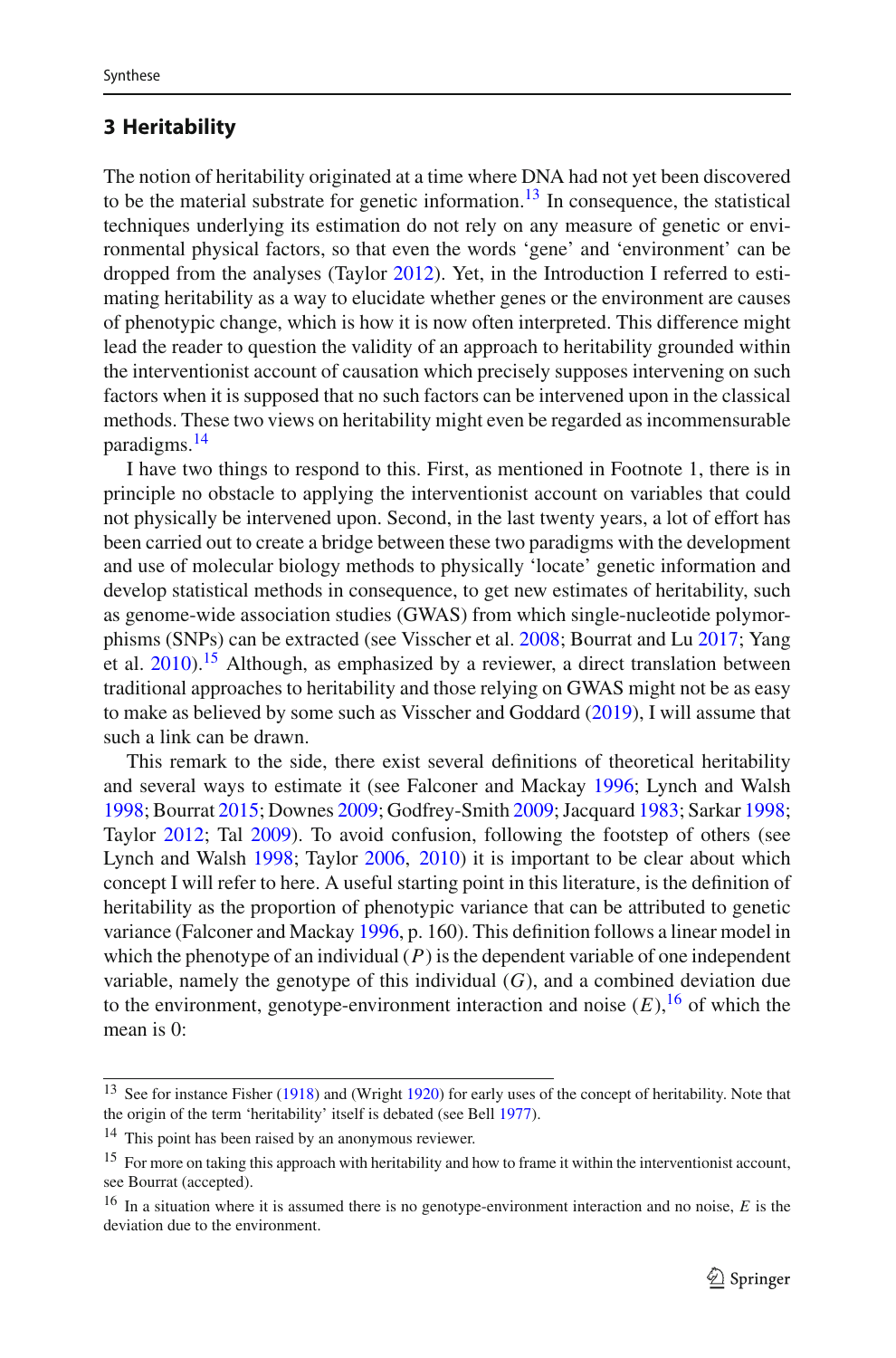<span id="page-9-0"></span>
$$
P = G + E \tag{3}
$$

From Eq. [\(3\)](#page-9-0) and the further assumptions that there is no correlation and no interaction between *G* and *E*, we can deduce, following the properties of variances, that the phenotypic variance in a population is equal to the sum of the genotypic variance  $V(G)$  and environmental variance  $V(E)$ :<sup>[17](#page-9-1)</sup>

$$
V(P) = V(G + E) = V(G) + V(E)
$$
\n(4)

The (broad sense) heritability of  $P(H^2)$  is then defined as the ratio of  $V(G)$  on  $V(P)$ :

<span id="page-9-2"></span>
$$
H^2 = \frac{V(G)}{V(P)}\tag{5}
$$

The variance of a variable is a statistical measure of the dispersion of that variable's values in a population. Heritability is consequently a statistical measure, but it is often interpreted causally as the level of causal influence of the genotype on the phenotype. The move from a statistical description to a causal interpretation is quite straightforward in the linear model proposed above in which *G* and *E* make independent contributions. Using the casual diagram in Fig. [1,](#page-5-1) one dimension of causation corresponds to the relative weight of the arrow going from *Genotype* to *Cancer*, when compared to the arrow going from *UV* to *Cancer*. There are important problems associated with a causal interpretation when the assumptions of no gene-environment correlation and interaction are violated (Lewonti[n](#page-24-0) [1974](#page-24-0); Lynch and Bourra[t](#page-24-1) [2017](#page-24-1); Sesardi[c](#page-25-1) [2005](#page-25-1); Ta[l](#page-25-3) [2009,](#page-25-3) [2012;](#page-25-20) Taylo[r](#page-25-0) [2006](#page-25-0), [2010](#page-25-4); Moffitt et al[.](#page-25-21) [2005](#page-25-21)). Ta[l](#page-25-20) [\(2012\)](#page-25-20) provides a useful method to account for the extent to which this interpretation can be given in the contexts where gene-environment covariance and interaction are important factors. In this section and most of the paper, I consider the simplest linear case. I will come back to the issue of linearity in Sect. [5.](#page-18-0)

Note also that I assume here that *G* corresponds to *Genotype*, *E* corresponds to *UV*, and *P* corresponds to *Cancer*. Such an interpretation is not benign. First, it implies a concept of genotype used as one corresponding to a particular material substrate, here the mutations associated with the skin cancer. This is however not the notion of the gene classically used in quantitative genetics, which rather corresponds to an informational notion of the gene which has no particular material substrate. The distinction between these two conceptions of the gene, namely the informational and the molecular notion, as well as the possible tensions resulting from an ambiguous use of the terms 'gene' or 'genetic' has been pointed out numerous times in the literature (e.g., Taylo[r](#page-25-22) [2009,](#page-25-22) [2010,](#page-25-4) [2012](#page-25-6); Griffiths and Neumann-Hel[d](#page-24-20) [1999;](#page-24-20) Griffiths and Stot[z](#page-24-21) [2013](#page-24-21); Bourrat and L[u](#page-24-12) [2017;](#page-24-12) Lu and Bourra[t](#page-24-22) [2018](#page-24-22)). Second, for similar reasons, interpreting *E* as *UV* implies that there would be no other directional physical factors in the environment varying between genotypes that would be involved in the development of skin cancer.

<span id="page-9-1"></span><sup>&</sup>lt;sup>17</sup> The terms 'genotypic variance' and 'environmental variance', though canonical, can be confusing. The reader should understand them as 'variance in phenotype attributed to genotype variation' and 'to environmental variation', respectively (see Taylo[r](#page-25-0) [2006](#page-25-0), [2010](#page-25-4), [2012,](#page-25-6) for discussions of the sense in which these terms can be confusing).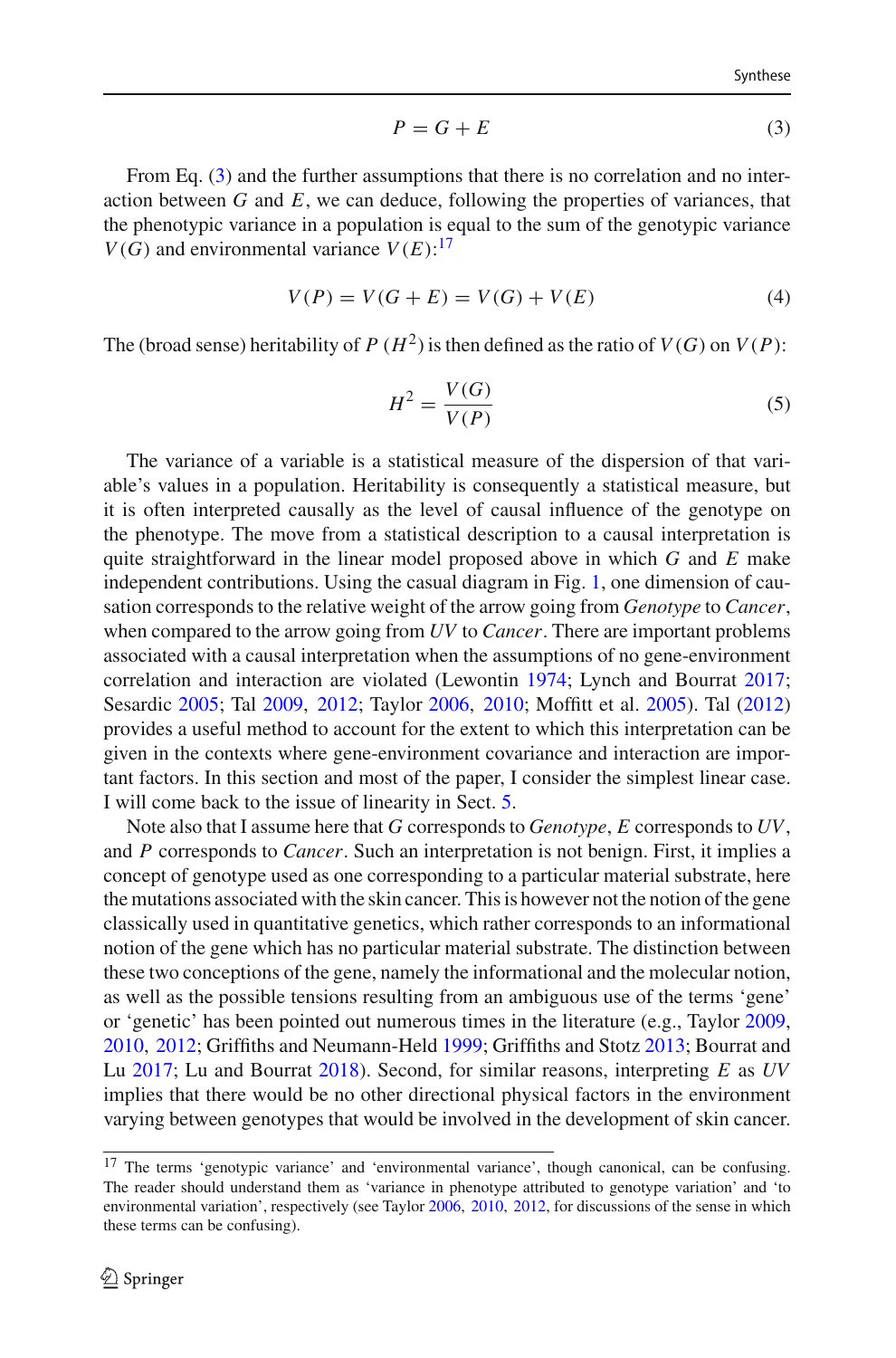This should, of course, only be regarded as an idealization (which I will relax later on). In the particular examples given in Fig. [2,](#page-7-0) because the relationship between the causal relata are indeterministic (to one causal value can correspond several effect values) some part of the variation in *E* comes from the background which can be regarded as noise. Nevertheless considering the opening remark of this section these assumptions do not pose any particular problem here, so long as one is aware that direct correspondences between the informational and molecular notions of the gene are anything but necessary.

It should also be noted that, considering heritability relies on the statistical analysis known as the analysis of variance (ANOVA), the notion of causality it rests upon refers to populations rather than to the individuals forming populations (Northcot[t](#page-25-12) [2006,](#page-25-12) [2008\)](#page-25-13). This means that if one were to obtain a heritability of 1, considering the above assumptions are fulfilled, one could not interpret this value as meaning that genes, and not the environment, cause a given individual to have a skin cancer susceptibility. Rather, a correct interpretation would be that *in a population*, intervening on the genotype of individuals will have an effect on the susceptibility of skin cancer of these individuals, while changing the environment  $(UV)$  will not.<sup>18</sup> I will come back to this point in the next section when I discuss the two types of difference makers drawn within the interventionist account.

As mentioned above, there are other senses and definitions of heritability (Jacquar[d](#page-24-17) [1983;](#page-24-17) Lynch and Wals[h](#page-25-7) [1998;](#page-25-7) Falconer and Macka[y](#page-24-13) [1996;](#page-24-13) Downe[s](#page-24-15) [2009;](#page-24-15) Ta[l](#page-25-3) [2009](#page-25-3)), such as narrow-sense heritability, and the ways to estimate different heritabilities also vary from one discipline to another (see Visscher et al[.](#page-25-18) [2008\)](#page-25-18). My analysis can straightforwardly be extended to these other senses and estimates. For that reason, I want to stress that I intend this analysis to serve any discipline using a concept of heritability rather than solely behavioral genetics, a discipline in which some naive causal interpretations of heritability have led to not only erroneous claims on human differences, but also potentially harmful ones. This is the primary reason why the main example I use throughout is not one stemming from behavioral genetics.

#### <span id="page-10-0"></span>**4 Range of causal influence and heritability**

We saw in the previous section that, in simple additive cases, heritability can and has been given a straightforward causal interpretation. In this section, I make the link between heritability and causation tighter by showing that the notion of range of causal influence presented in Sect. [2](#page-3-0) captures at least partly the intuition underlying the causal interpretation of heritability. I start by presenting some similarities between range of causal influence and heritability and then propose to formalize them. Important to my discussion will be the distinction between actual and potential difference makers, after Water[s](#page-25-9) [\(2007\)](#page-25-9).

<span id="page-10-1"></span> $18$  See however Ta[l](#page-25-3) [\(2009](#page-25-3)), who provides a probabilistic individual interpretation from heritability measures under some simple assumptions as well as a discussion of the tension between an absolute individual causal interpretation of heritability and an interpretation contextualized within a population in which there is variation.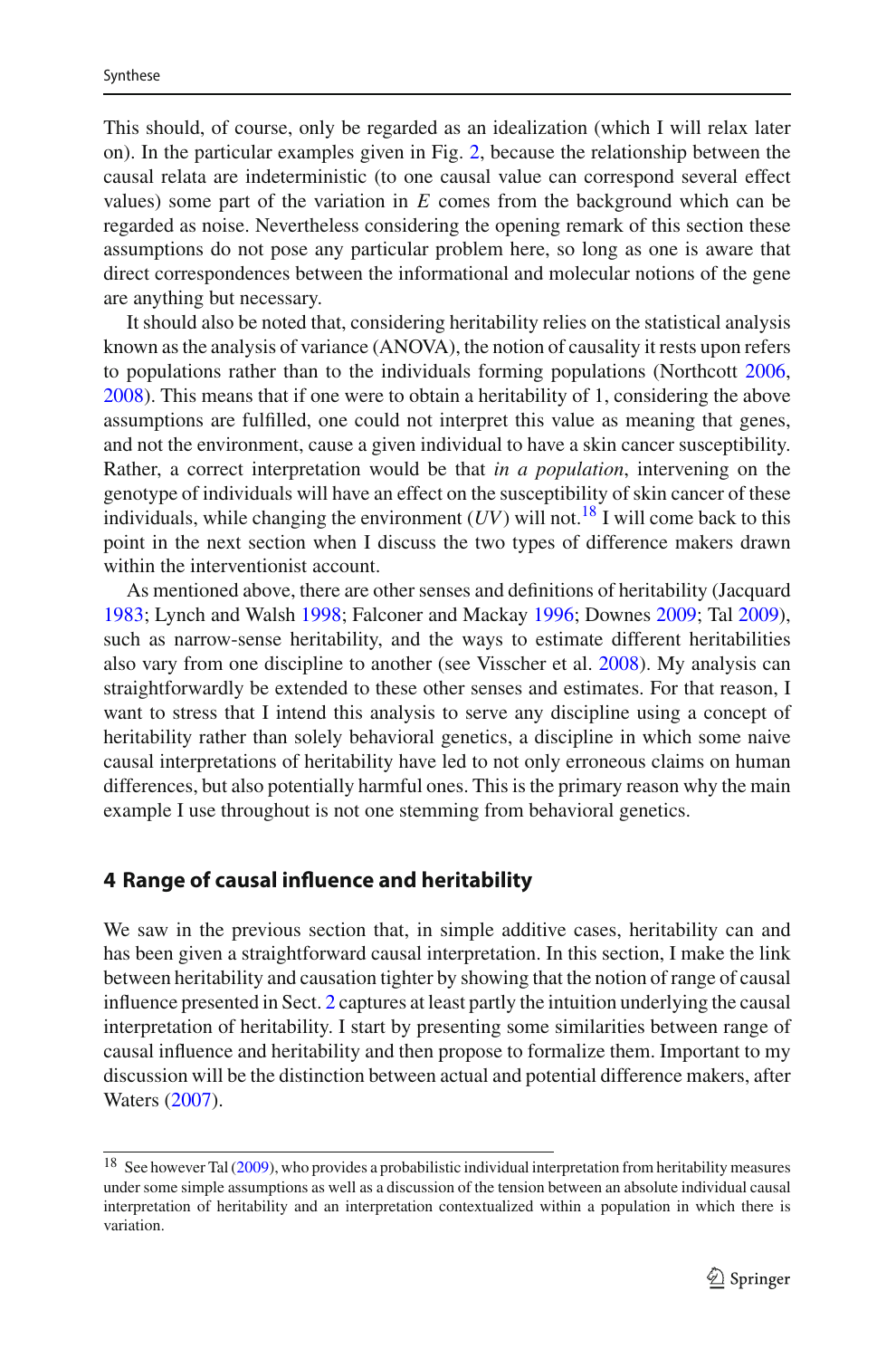When discussing heritability and causation, it is commonplace to start with the remark that all phenotypes are the result of a causal interaction between a genotype and its environment and therefore that both genes and the environment are causes for a phenotype. This view is known as the interactionist consensus (Ofteda[l](#page-25-5) [2005;](#page-25-5) Sesardi[c](#page-25-1) [2005,](#page-25-1) pp. 48–56; Sterelny and Griffith[s](#page-25-23) [1999,](#page-25-23) pp. 97–100). Gene-environment interaction, in this sense, implies that the claim from scientists that differences in genes are causally associated with differences in phenotypes is not equivalent to the claim that the environment is not causally involved in the production of phenotypes. Similarly, when the same scientists claim that differences in genes are not causally associated with differences in the phenotypes, they do not mean that genes are not causally involved in the production of the phenotype. This relates to the above point that the notion of causation invoked with regards to heritability is one that refers to a *population* rather than to a more intuitive notion of causation referring to the *individuals* forming [t](#page-25-12)his population (Northcott  $2006$ ,  $2008$ ).<sup>[19](#page-11-0)</sup> Concretely thus, the claim that differences in genes *are (not) causally associated* with differences in phenotypes should not be understood as genes being necessary (unnecessary) for the production of a phenotype. One can already notice some similarity between this understanding of causation and the notion of cause used within the interventionist account. Recall that from the interventionist minimal criterion for causation, the only requirement for *C* to be a cause of *O* is that there exists an intervention changing the value of *C* that produces a change in the value of *O*, not that an absence of *C* produces an absence of *O*, even though in some particular situations the presence or absence of a cause will be the relevant values.

With this distinction made, one will be tempted to make two claims about heritability once interpreted causally. The first one is that if there is no genotypic variation in a population, that is there is only one value for  $G$ , heritability is nil since  $V(G)$ is, by definition, nil. This claim is correct. Without genotypic variation, genotypic variance, which is a statistical descriptor of variation, will necessarily be nil and so will heritability.

The second tempting claim to make is that if genotypic variation exists in the population, it necessarily means that heritability is positive. This second claim is, however, false: Genotypic variation is not necessarily associated with phenotypic variation. The reason why this second claim is false can be illustrated with an example. Suppose a population in which there is some genotypic variation, so that there are individuals with different combinations of alleles, understood here as sequences of DNA with specific nucleotidic combinations—see the above point about the different notions of the gene and why this is only an idealization—and yet in which  $V(G)$  and consequently heritability are both nil. This type of situation might look at first paradoxical. But the paradox quickly dissolves if one remembers that genotypic and environmental variance, in heritability studies, are defined in units of phenotypes, not in units of genotypes and environment respectively. Recall that *G* and *E* are *components of P* and therefore have the same unit as *P*. From this point, Lewontin [\(1974,](#page-24-0) pp. 402–403)

<span id="page-11-0"></span><sup>&</sup>lt;sup>19</sup> "The distinction between individual and population cause is a tricky one. I use it here in a very intuitive way. For a deeper analysis, see Bourrat [\(2019\)](#page-24-23)" Bourrat, Pierrick. 'Evolution Is about Populations, but Its Causes Are about Individuals'. Biological Theory, 12 October 2019. [https://doi.org/10.1007/s13752-019-](https://doi.org/10.1007/s13752-019-00329-3) [00329-3](https://doi.org/10.1007/s13752-019-00329-3)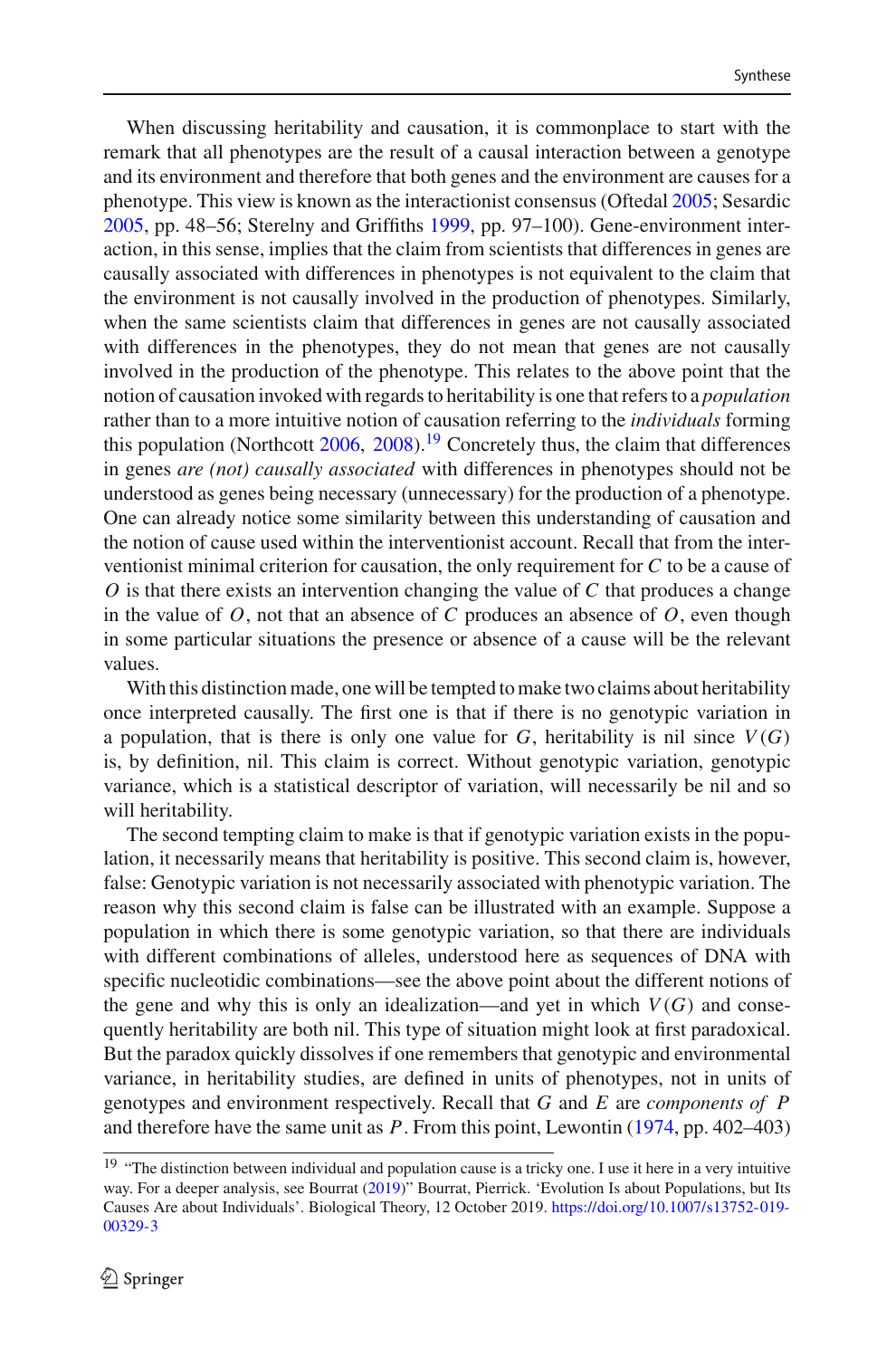concludes, when referring to  $V(G)$  and  $V(E)$ , that "[w]e are not actually assessing how much variation in environment or genotype exists, but only how much *perturbation* of phenotype has been the outcome of average difference in environment [or genotype]" (emphasis added). Put in interventionist terms, Lewontin's remark implies that the variances do not measure whether there is some variation on *G* or *E*, but rather to what extent the intervening on *G* and *E* leads to change in *P* (the higher the value, the higher the range of interventions and magnitude of effect). For instance, if an intervention on genotype produces no change in phenotype, this will not be captured by  $V(G)$ .<sup>[20](#page-12-0)</sup>

This feature of the heritability statistics is strikingly similar to one feature of range of causal influence. As shown by Pocheville et al[.](#page-25-8) [\(2017\)](#page-25-8), the range of causal influence between two variables—which they refer to as 'causal specificity—when measured as mutual causal information, is insensitive to differences in the values of a causal variable that do not lead to differences in the values of the effect variables. That is to say that *C* in the diagram (a) of Fig. [3](#page-13-0) has the same range of causal influence on *O* as *C* on *O* in the diagram (b) of the same figure.<sup>[21](#page-12-1)</sup> In the same way as different genotypes associated with the same phenotype have no impact on the value of heritability, different values of *C* associated with the same values of *O* do not change the range of causal influence. As I have argued elsewhere (see Bourra[t](#page-24-11) [2019b](#page-24-11)), the difference between the diagrams of Fig. [4](#page-14-0) corresponds to a difference in one-to-one specificity, with the causal relationship in diagram (b) being more one-to-one specific than the relationship in diagram (a). This type of causal specificity is important in some contexts. Heritability measures, like measures of range of causal influence, do not permit, however, to capture these differences.

Before turning to another similarity between heritability and range of causal influence, a further distinction used in the interventionist literature must be made, namely the distinction between potential and actual difference makers (Water[s](#page-25-9) [2007](#page-25-9)). I will come back to this distinction when I discuss the problem of locality in the next section. A potential difference maker with respect to  $O$  is a variable  $C$  on which at least one *possible* intervention from one value to another of *C* would produce a change in the probability distribution of *O*. An actual difference maker with respect to *O* is a variable  $C$  in a given population<sup>22</sup> which is a difference maker on which at least one intervention from one value to another of *C* produces a change in the value of *O* which is *actually observed* in the population.

An actual difference maker in one population might not be one in another population (or it might be to a greater or lesser extent). This is for two types of reasons. First, the background in one population might be different from the background of another population and the respective backgrounds might interact differently with the relationship  $C \rightarrow O$  in each population. In some extreme cases this difference might lead to changes in *O* in one population and no changes in the other. In this set of cases,

<span id="page-12-0"></span><sup>&</sup>lt;sup>20</sup> Note that in cases where variables are nominal, for which information theory is best suited, the units of phenotype would be in bits. By definition, nominal variables have no metrics.

<span id="page-12-1"></span><sup>21</sup> It is from this point that Pocheville et al[.](#page-25-8) [\(2017\)](#page-25-8) devise their 'proportionality constraint' for choosing the right grain of description for a causal relationship (see foonote [11\)](#page-6-0).

<span id="page-12-2"></span><sup>&</sup>lt;sup>22</sup> The notion of population corresponds here to a population of events, not necessarily a population of individuals, although in the case of heritability it will be a population of individuals.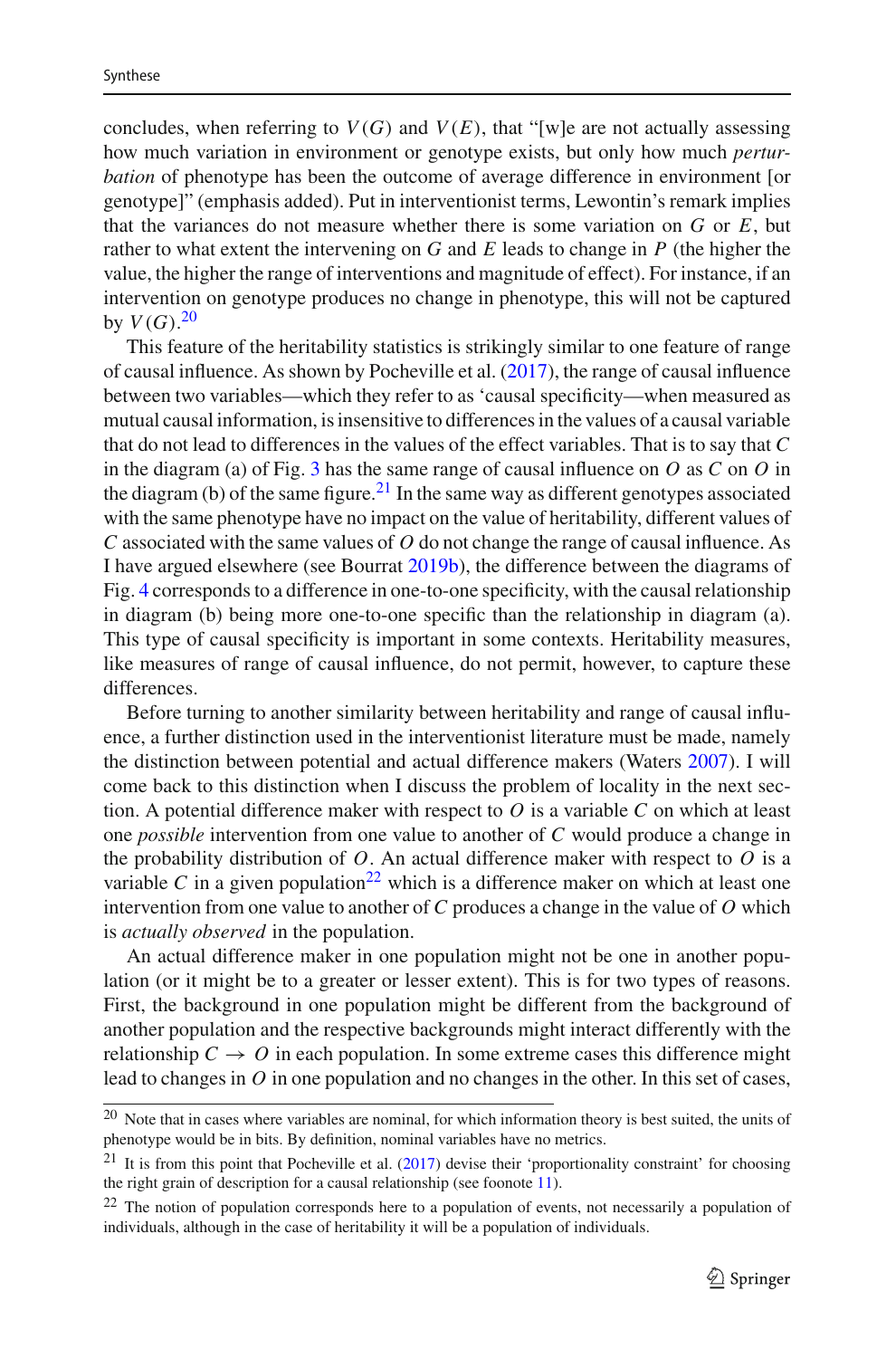

ship  $C \to O$  with four *C* values and two *O* values. Range of causal influence is 1 *bit*.

ship  $C \to O$  with two C values and two *O* values. Range of causal influence is 1 *bit*.

<span id="page-13-0"></span>**Fig. 3** Causal diagrams presenting two causal relationships with the same range of causal influence in spite of a different number of values for *C*

*C* will be an actual difference maker in the former population, but not in the latter. Second, assuming a constant background, some values of *C* that are causally associated with some discriminate values of *O* might be more or less frequent in different populations. In some other extreme cases the frequency of values of *C* associated with discriminate values of *O* might be 0 in one population and *>* 0 in another. In this set of cases, *C* will not be an actual difference maker in the former population, but will be one in the latter population.

Interpreting the lessons from the interactionist consensus using the actual/potential difference maker distinction is quite straightforward. Indeed, since an intervention on *G* or *E* could *potentially* be the value 'absent,' both of which would produce a value of 'no phenotype' for *P*, both *G* and *E* are potential difference makers. Heritability is always estimated within a population (whether it is an actual population or an artificial one due to the experimental design) in which only subsets of the possible values of *G* and *E* exist. Consequently, if heritability is interpreted causally as a measure of the causal influence of the genotype on the phenotype in a population, the right concept to use here is that of *actual*, not potential difference maker. In fact, because populations vary in genotypic composition and in the environment in which they are found (more generally the background conditions), the relationships between genotypes and phenotype and between the environment and the phenotype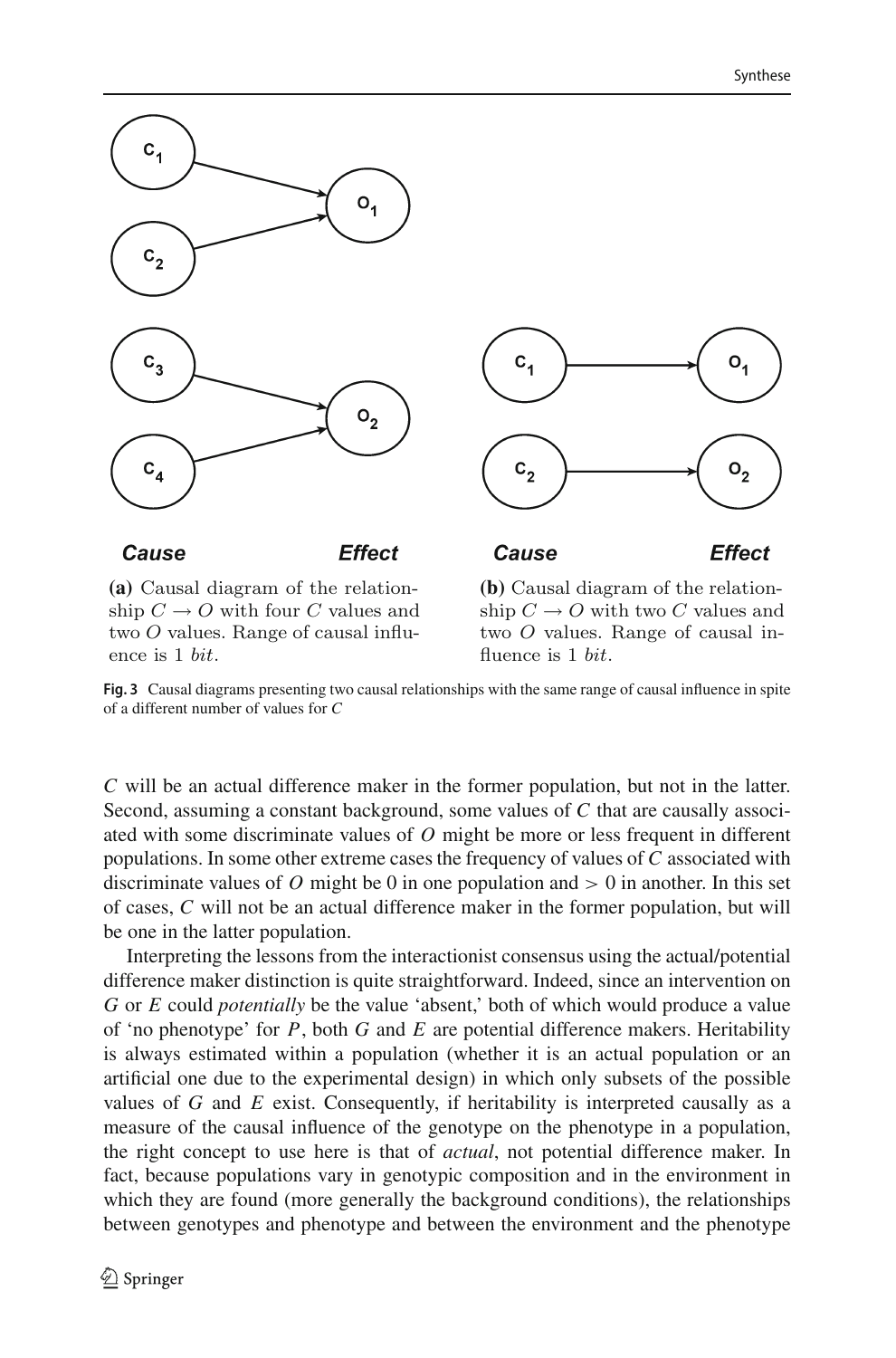

<span id="page-14-0"></span>**Fig. 4** Causal diagrams representing the causal relationships between *Genotype* and *Cancer* in two hypothetical populations

might be different in different populations. This means, for instance, that intervening on *G* might make no difference to *P* in a given population, in which case we would conclude that  $V(G) = 0$  (and consequently  $H^2 = 0$ ) in this population. Yet, the same intervention might make a difference to *P* in a different population, in which case we would conclude that  $V(G) > 0$  (and consequently  $H^2 > 0$ ) in this other population. The same reasoning applies for  $V(E)$ .

To see how this remark translates concretely into heritability studies, take again the example of skin cancer, and let us make some further assumptions. Suppose now that both having either of the three genotypes  $G_1$ ,  $G_2$  or  $G_3$  is causally independent from the chance of developing a skin cancer, and having the genotype  $G_4$  causes, independently from any other factors, skin cancer with some non-nil probability following the causal diagram presented in the diagram (b) of Fig. [2.](#page-7-0) We might assume that  $G_4$  individuals are carriers of a mutation on the gene CDKN2A or the gene CDK4, which I mentioned earlier (see Footnote 5).

Suppose now that we want to know the heritability of skin cancer and that we launch a study in a population  $Pop_A$  in which only the genotypes  $G_1$ ,  $G_2$  and  $G_3$ are present, each with the same frequency  $(\frac{1}{3})$ . In this population, some individuals with either of the three genotypes will develop a skin cancer, for instance because these individuals expose their skin to the sun more than others. Assume, however, no systematic differences in sunbathing habits between the three genotypes. Because there are no individuals with *G*4, the relationship between *Genotype* and *Cancer* is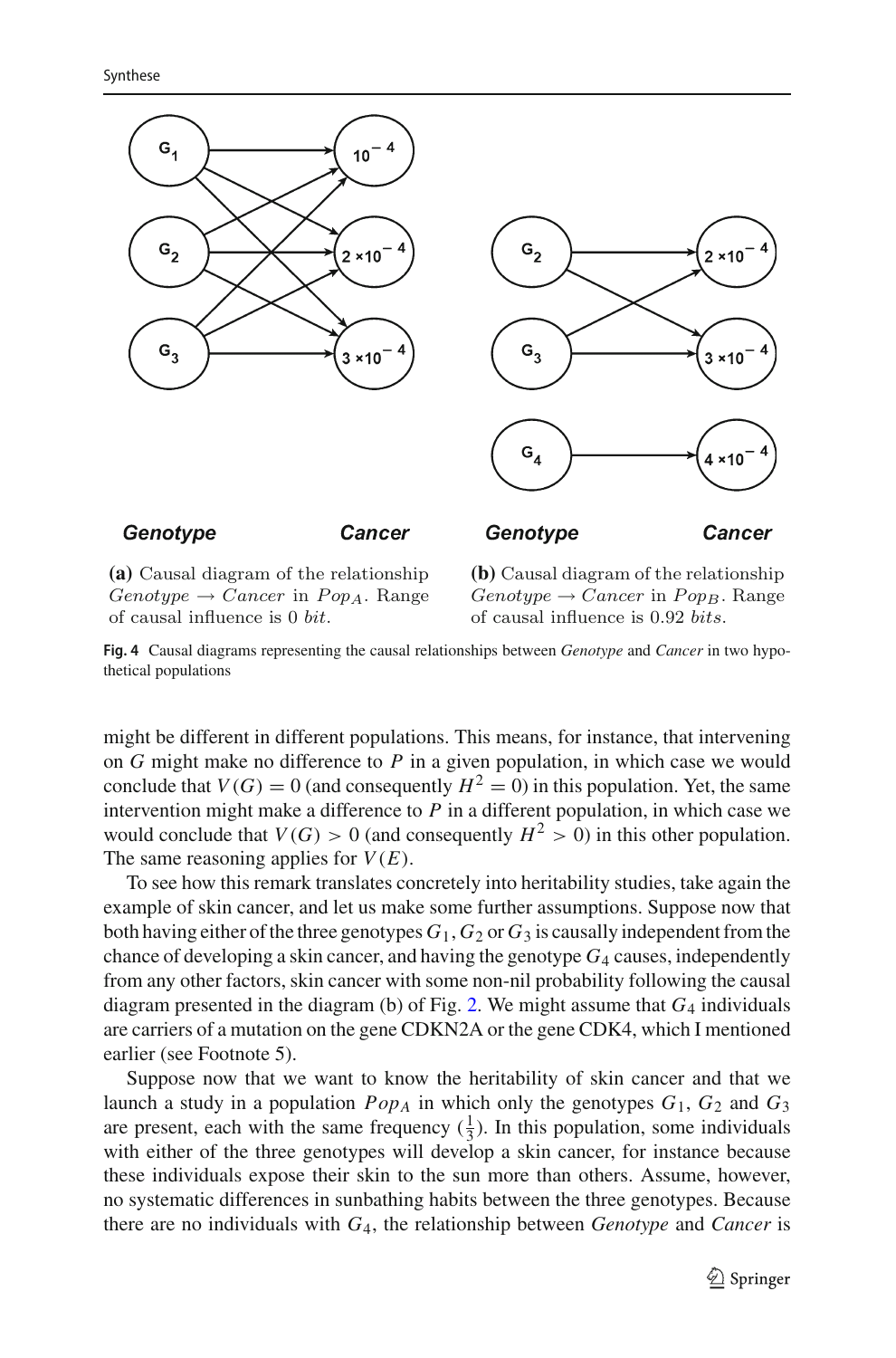represented in the diagram (a) of Fig. [4.](#page-14-0) This diagram is a subset of the diagram (b) of Fig. [2.](#page-7-0) In this example, because the variation in phenotype resulting from the variation in the genotype is nil, a measure of heritability would consequently be nil.<sup>23</sup>

We can now ask what would the measure of causal influence obtained from Eq.  $(1)^{24}$  $(1)^{24}$  $(1)^{24}$  $(1)^{24}$ be within the interventionist account in such a case.<sup>25</sup> Since intervening on the genotype of individuals in  $Pop_A$ , with the actual frequencies of this population changing from one value to another value (e.g., from  $G_1$  to  $G_3$ ), leads to no change in P, G is not an actual difference maker in this population. A measure of mutual causal information from Eq. [\(1\)](#page-4-3) leads to the same conclusion since there are 0 *bits* of mutual causal information from  $G$  to  $P$ , which means that  $G$ , in this population, carries no mutual information about the probability of developing a skin cancer.<sup>[26](#page-15-3)</sup> Using this example, we can thus see that a nil heritability corresponds to a case of nil actual range of causal influence of *G* on *P*. What is true when considering this extremely simple example can be generalized to any case in which intervening on the genotype, using the probability distribution of the focal population, does not change the value of the phenotype.

Suppose now that we study the incidence of cancer in a second population  $(Pop_p)$ . In this population there are no individuals with genotype  $G_1$  but equal frequencies of individuals with genotypes  $G_2$ ,  $G_3$  and  $G_4$ . Here again we assume no difference in sunbathing habits between the three genotypes. In this population, individuals with genotype *G*<sup>4</sup> have a higher probability to develop a skin cancer due to the fact that they are carriers of an allele that increases their susceptibility to skin cancer. The relationship between *Genotype* and *Cancer* is represented in the diagram (b) of Fig. [4](#page-14-0) which, in this case too, is merely a subset of the diagram (b) of Fig. [2.](#page-7-0)

In  $Pop_B$  contrary to  $Pop_A$ , because *actual* variation in phenotype resulting from a variation in the genotype is positive, we have a positive heritability. Since intervening on the genotype of individuals in  $Pop_B$ , with the actual frequencies of this population, leads to some change in *Cancer*, *G* is an actual different maker in this population. In fact, computing the mutual causal information shows that there are about 0*.*92 *bits* of information from *Genotype* to *Cancer* which means that *Genotype*, in this population, and contrary to the case in  $Pop<sub>A</sub>$ , causally influences the probability of getting a skin cancer.<sup>[27](#page-15-4)</sup> Using this example, we can thus conclude that a positive actual range of influence of *G* on *P* would translate into a positive heritability. What is true with this example can be generalized to any case in which intervening on the genotype, using the probability distribution of the focal population, changes the value of the phenotype.

<span id="page-15-0"></span><sup>23</sup> We consider here that the variables *Genotype*, *UV* and *Cancer* correspond to the variables *G*, *E* and *P*, respectively, in heritability studies. This would imply that a link between genotypic variation and phenotype has been established as it is done in genome-wide association studies (see Visscher et al[.](#page-25-18) [2008](#page-25-18)).

<span id="page-15-1"></span><sup>24</sup> We cannot use Eq. [\(2\)](#page-4-2) here because the variable *Genotype* is nominal, and as mentioned earlier, it would not make sense in that context. Based on the assumptions of quantitative genetics (e.g.,following the infinitesimal model, assuming that an infinity of genes, with each of them having an infinitely small effect on phenotype) one can however interpret a set of nominal data as being continuous.

<span id="page-15-2"></span><sup>25</sup> This measure corresponds to the SAD (for "specific actual difference") of Griffiths et al[.](#page-24-3) [\(2015\)](#page-24-3).

<span id="page-15-3"></span><sup>26</sup> Similarly, had *Genotype*, *UV* and *Cancer* been quantitative variables, then using the measure from Eq. [\(2\)](#page-4-2) would have led to the conclusion that *G* does not causally influence *P*.

<span id="page-15-4"></span><sup>27</sup> Had *G* been a quantitative variable, using the measure from Eq. [\(2\)](#page-4-2) would have led to the conclusion that *G* causally influences *P*.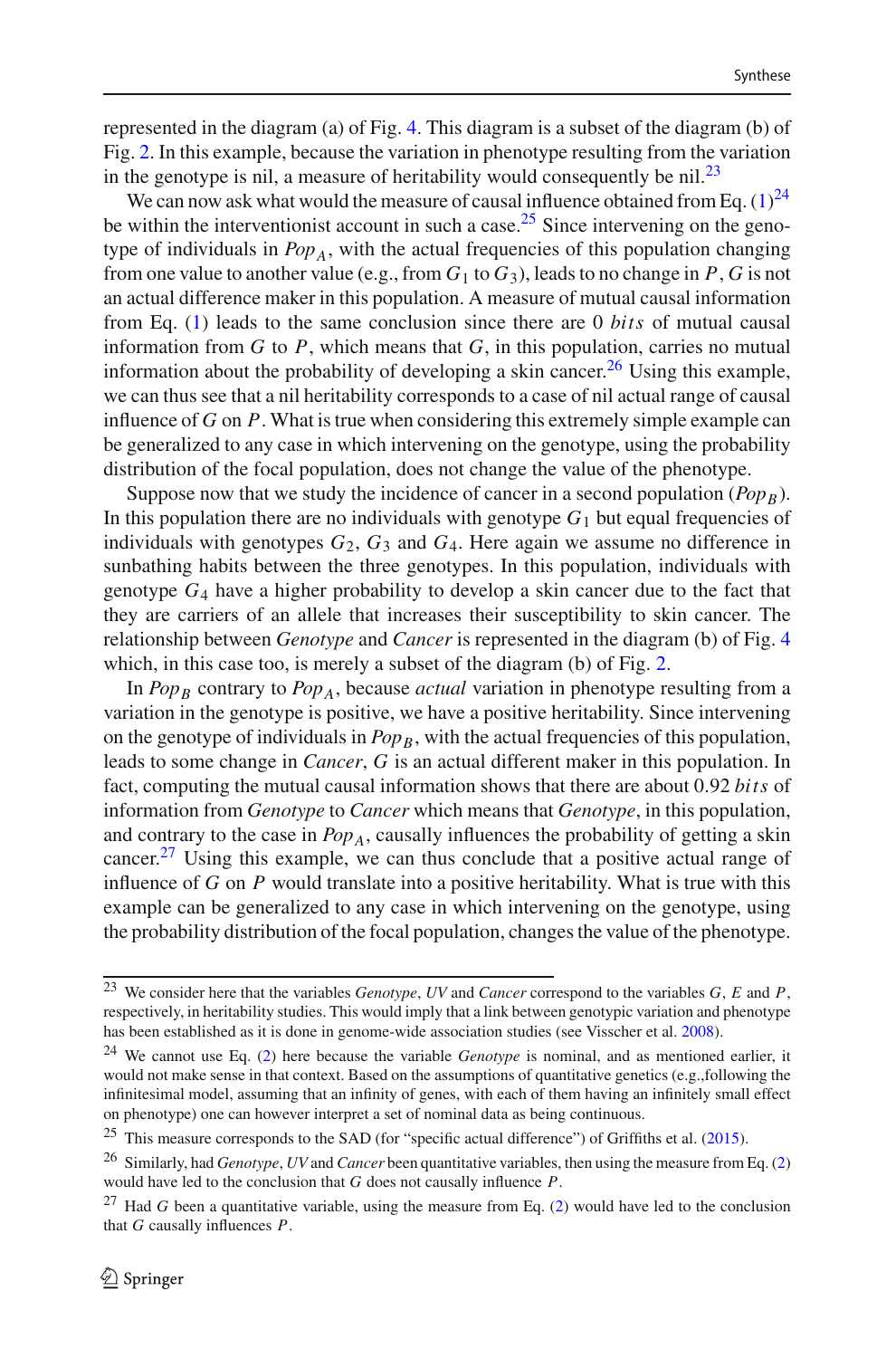We have established thus far, with the skin cancer example, first that a nil actual causal influence of the genotype on the phenotype would correspond to a nil heritability, when interpreted causally within the interventionist account of causation; and second that some actual influence between a genotype and a phenotype would correspond to a positive heritability. Let us now see what distinguishes cases in which heritability is low, but not nil ( $0 < H^2 < 0.5$ ) and cases in which it is high ( $> 0.5$ ) in terms of range of causal influence.

Let us start with a case of low but not nil heritability ( $0 < H^2 < 0.5$ ). For heritability to be low but not nil, following its definition given in Eq. [\(5\)](#page-9-2), two conditions must be satisfied: a) genotypic variation (measured in units of phenotype) must be positive, so that genotypic variation results in a positive variation in *P*, but b) this variation is lower than the variation in phenotype that results from environmental variation.

A possible situation satisfying these two conditions can be given using our example of skin cancer. This situation implies that a change in probability to develop a skin cancer  $(P)$  depends much less, in the population, on whether the individuals have a given genotype than on the time they were exposed to the sun. Suppose a third population *Pop<sub>C</sub>* in which the four genotypes  $(G_1, G_2, G_3$  and  $G_4$ ) are represented with the same frequency, that individuals have different sun exposure practices (but no differences, on average, between the four genotypes) and that we know the dose of UV received by each individual over a relevant period of time to predict the risk of skin cancer. For simplicity I suppose that individuals can be separated into four homogeneous groups for *UV* and that the relationship *UV* and *Cancer* is the same as the one proposed in the diagram (a) of Fig. [2.](#page-7-0)

Once these assumptions are made, we have variation in phenotype attributable to genotypic variation much smaller than variation in phenotype attributable to environmental variation. Since all the values of the causal variables in  $Pop<sub>C</sub>$  have frequencies which are the same as the probabilities of each value of the example presented in Sect. [2,](#page-3-0) the computations we made about the example in that section will be the same here. These led to a smaller range of causal influence for the variable *Genotype* than for the variable *UV*, namely 0*.*81 *bits* and 1 *bits* respectively. From there it is tempting to conclude that a small heritability is at least partly equivalent to the actual range of causal influence of *UV* on *Cancer* being higher than that of *Genotype*. Thus, starting from the information theoretic measure for range of causal influence of Eq. [\(1\)](#page-4-3), a small but non nil heritability might be regarded as corresponding to the mutual information carried by *UV* on *P*, with the frequencies for each value of *E* observed in this population being higher than the mutual information carried by *Genotype* on *P*. [28](#page-16-0) The only difference between the diagrams of Fig. [2](#page-7-0) and  $Pop<sub>C</sub>$  is that *Genotype* and *UV* refer to potential difference makers in the former case and actual difference makers in the latter case.

<span id="page-16-0"></span><sup>28</sup> Had the variables *Genotype* and *UV* and *Cancer* been quantitative variables, from the measure obtained with Eq. [\(2\)](#page-4-2), we would have seen that a small but non nil heritability of *Cancer* is equivalent to a situation in which the amount of variance of *P* explained by carrying out an intervention on *UV* is higher than when carrying out an intervention on *Genotype*. As seen above, it only corresponds partly to the 'range of influence' notion of causal specificity. This is because with quantitative variables, the values of two variables can be related in different ways—such as weakly or strongly—independently of range of influence. More on this point below.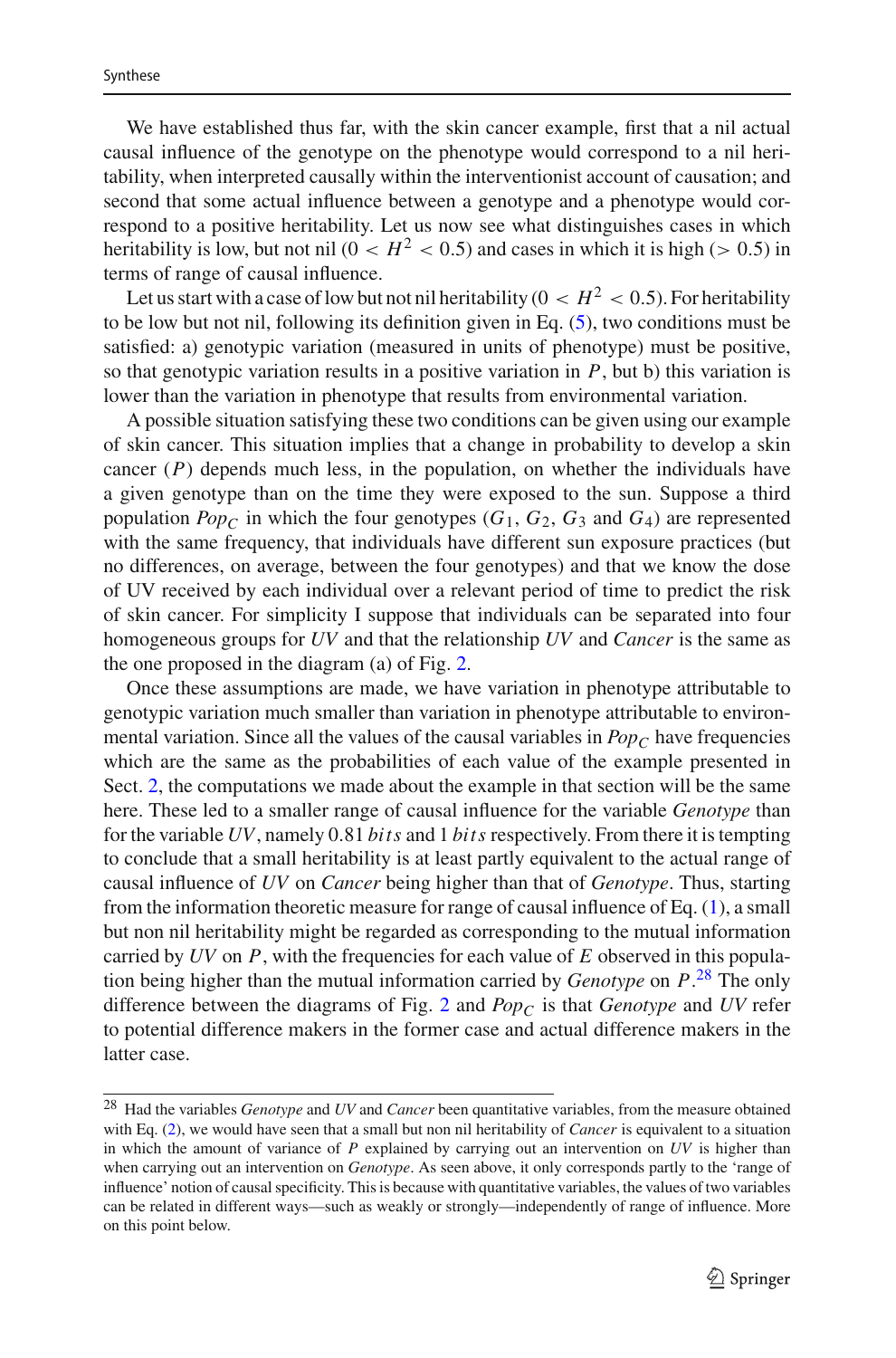If we now move to cases in which heritability is high ( $> 0.5$ ), following a similar reasoning as with cases of low heritability, such cases correspond to situations in which phenotypic variation attributable to genotypic variation is superior to that attributable to environmental variation. A modification of the skin cancer example could be devised to show that a high heritability corresponds to a higher actual range of causal influence of the genotype on the phenotype than that of the environment.

It should be noted at this point that the fact that heritability is a ratio means that it cannot inform us about the absolute values of environmental and genotypic variance. Thus, a high heritability does not imply that a high variance in phenotype is mostly explained by a high variance in genotype. Rather it only implies that the variance in the phenotype associated with the variance in the genotype is larger than that associated with variance in the environment. This means that extreme cases in which there is no environmental variance in the population and *any* level of genetic variance different from 0 (even very small) will be cases in which heritability is 1. Thus, in terms of range of causal influence, cases of maximal heritability *only* imply a nil actual range of causal influence of the environment on the phenotype and a positive actual range of causal influence of the genotype on the phenotype.

Taking into account all the points of convergence between heritability and range of causal influence highlighted in this section, it is now time to attempt expressing the former in terms of the latter. Heritability corresponds, at least partly, to a measure of the actual range of causal influence of the genotype on the phenotype normalized by the range of actual variation of the phenotype, the latter of which is measured by the entropy of the phenotype. We thus have for nominal variables:

<span id="page-17-2"></span>
$$
H^2 \equiv \frac{I(P; \hat{G})}{H(P)}\tag{6}
$$

where  $I(P; G)$  is the actual mutual causal information from *G* to *P*, and  $H(P)$  is the entropy of  $P^{29}$  $P^{29}$  $P^{29}$  A similar definition for quantitative variables reads:

<span id="page-17-3"></span>
$$
H^{2} \equiv \frac{V(P:\widehat{G})}{V(P)}\tag{7}
$$

where  $V(P: \widehat{G})$  is the variance in *P* causally explained by  $G^{30}$  $G^{30}$  $G^{30}$ 

To take an example with  $Pop<sub>C</sub>$ , a heritability measure using Eq. [\(6\)](#page-17-2) for nominal variables is  $\frac{0.81}{2} = 0.405$  since *I*(*Cancer*; *Genotype*) = 0.81 *bits* and *H*(*Cancer*) =  $\widehat{G}$ ) is the variance in *P* causally explainting in example with *Pop<sub>C</sub>*, a heritability mean  $\frac{81}{2} = 0.405$  since *I*(*Cancer*; *Genotype* 2 *bits*, assuming  $G =$  *Genotype*. and  $P =$  *Cancer*.

Before going further, something should be said about the relationship between Eqs. [\(6\)](#page-17-2) and [\(7\)](#page-17-3). In fact, the measure proposed in Eq. [\(6\)](#page-17-2), because it applies to nominal variables, or to quantitative variables when the quantitative information of different

<span id="page-17-0"></span><sup>29</sup> Note that noise or error not attributable to the the variable *G* or the variable *UV*, assuming they are independent variables, corresponds, in information theoretic terms, to  $H(P \mid G, E)$ , which measures the remaining entropy after having learned the value of the genotype and the environment (as it is measured, here by the variable *UV*), which is analogous to the *sum* of error terms in a regression model.

<span id="page-17-1"></span><sup>&</sup>lt;sup>30</sup> I thank Arnaud Pocheville for proposing this measure.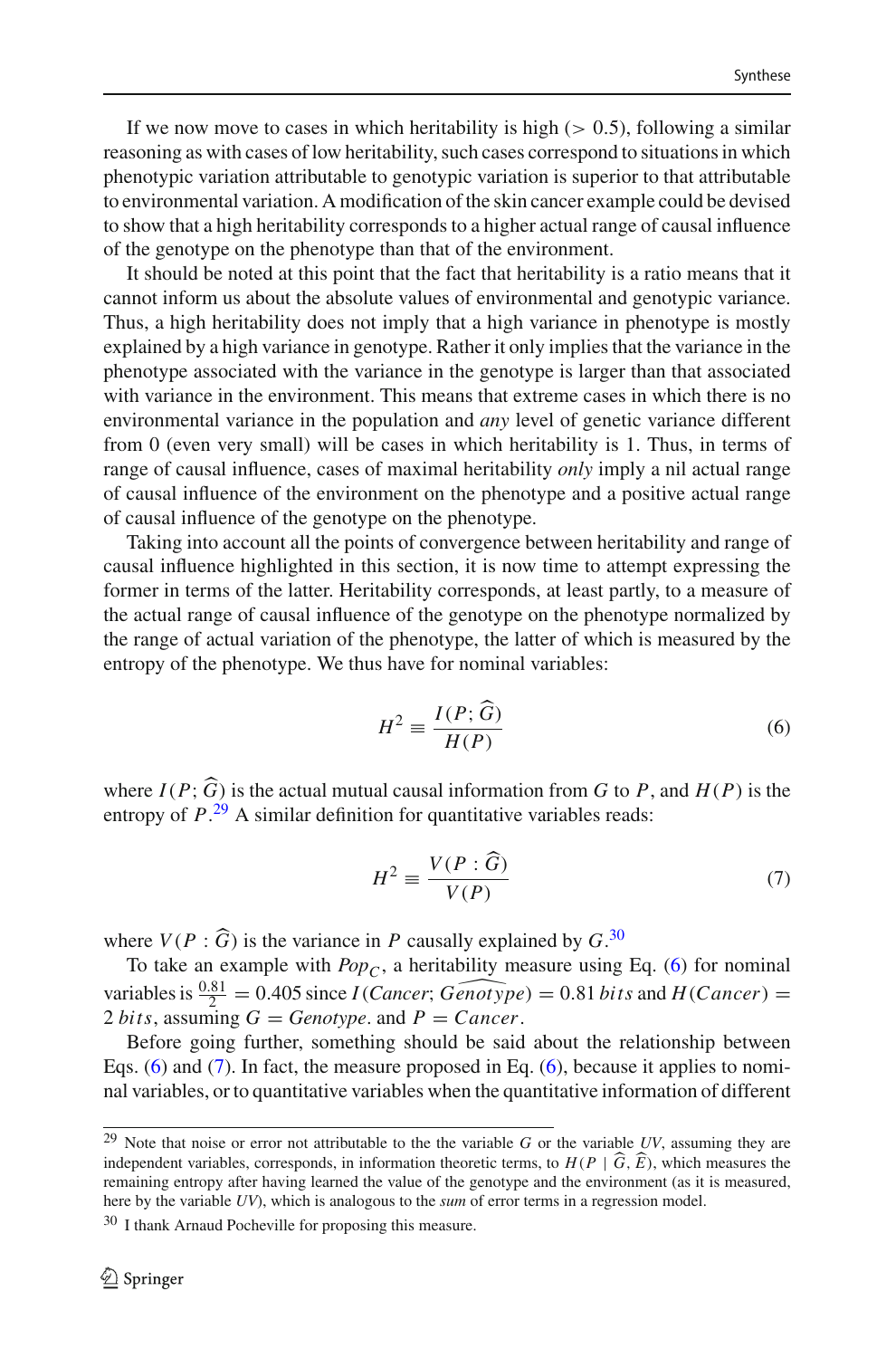values for a given variable are ignored, only captures one dimension of what a traditional measure of heritability or what Eq. [\(7\)](#page-17-3) captures. In fact, if some particular interventions on genotype produce large changes in phenotype when compared to interventions of the same magnitude on the environment, or if one relationship is linear while the other is, say, quadratic, this will not be captured by the measure of Eq. [\(6\)](#page-17-2). To be clear, as mentioned in Sect. [2,](#page-3-0) the differences made in such cases correspond to the dimension of causal strength which is not applicable to nominal variables since these are variables for which no comparisons of values can be made other than saying that these values are different.<sup>31</sup> Causal strength is captured by Eq.  $(7)$ , however it is mixed with range of influence. These differences aside, both measures are similar, and one can recover the measure obtained in Eq.  $(6)$  from Eq.  $(7)$  provided some assumptions about the distributions of the variables are made (Garner and McGil[l](#page-24-9) [1956](#page-24-9), pp. 226–227). For any practical purpose, as argued by Garner and McGil[l](#page-24-9) [\(1956\)](#page-24-9), it is better, when dealing with quantitative variables, to use both the variance and information theory framework and compute the two types of measures. I believe this conclusion could be extended quite straightforwardly with regards to heritability.

With these relationships now established, I turn in the next section to the problem of locality and a few other objections to interpreting heritability causally.

#### <span id="page-18-0"></span>**5 Causation, locality and heritability**

One of the main problems with interpreting heritability causally is what has been called the problem of locality (Lewonti[n](#page-24-0) [1974;](#page-24-0) Ofteda[l](#page-25-5) [2005;](#page-25-5) Taylo[r](#page-25-0) [2006](#page-25-0), [2010;](#page-25-4) Sesardi[c](#page-25-1) [2005,](#page-25-1) p. 60): any measure of heritability obtained from one population cannot be compared to the heritability measure for the same phenotype in another population. In this section, I draw some links between the problem of locality and the concepts of invariance and stability proposed in the interventionist literature (see Woodwar[d](#page-26-7) [2000,](#page-26-7) [2003,](#page-26-0) [2010;](#page-26-1) Pocheville et al[.](#page-25-8) [2017;](#page-25-8) Griffiths et al[.](#page-24-3) [2015](#page-24-3)). The problem of locality has been taken by some to be an important problem for interpreting heritability in causal terms. I argue for a more nuanced position which recognizes the problem of locality as an important one, but show that this problem concerns any causal relationship established in the special sciences. Finally, I discuss and defuse a few other problems that could arise from a causal interpretation of heritability.

We saw in the previous section, when presenting the potential/actual difference makers distinction, that two sorts of reasons can explain why any given heritability measure might be different in different populations, even if dealing with independent variables *E* and *G*. In fact, the frequencies for *G* and/or *E* might be different in different populations. I generalized this in terms of actual difference makers and argued that any amount of actual causal influence of one variable *C* on another variable *O* in one population might be different to the amount of actual causal influence of *C* on *O* in another population (assuming a constant background).

<span id="page-18-1"></span><sup>31</sup> As mentioned above, it does not make sense for the variable 'color', to ask whether the values 'red', 'yellow' and 'green' are superior or inferior to the value 'blue', if there is no way to reduce this variable to another quantifiable variable (such as the amount of a pigment, for instance).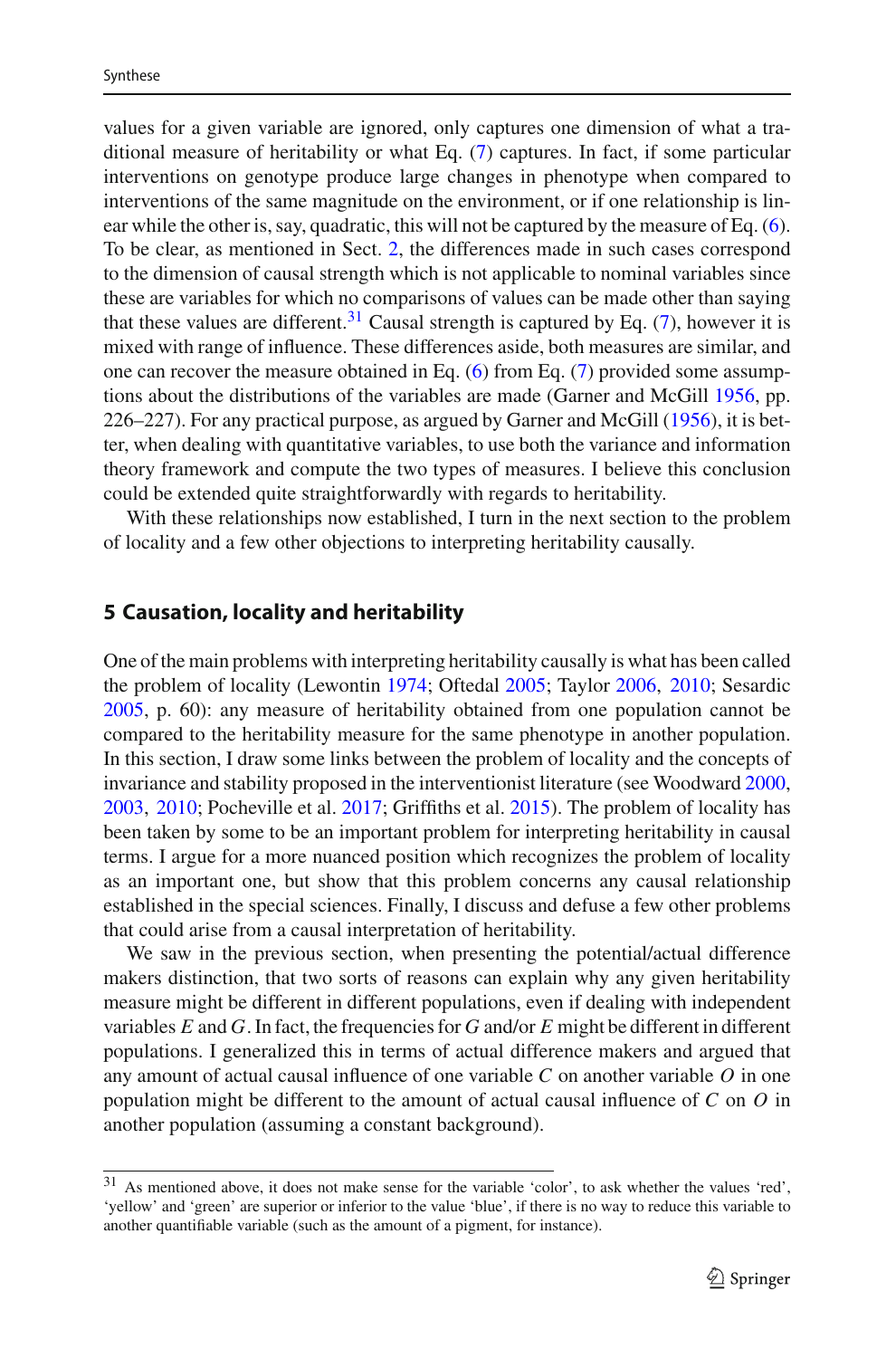Furthermore, besides what we considered so far as *G* and *E*, that is *genotype* and *UV* respectively, other factors in the background, and thus not considered, might have an effect on *P* (or on the relation between *G* and *P* or *E* and *P*). For instance, taking our cancer example, we could add in the background that the diet of individuals is different in different populations. A diet poor in antioxidant would reduce tolerance to solar UV exposure and increase the risk of skin cancer, whereas a diet rich in antioxidant would increase the tolerance. Given the difference in diet between different populations, it would be plausible to assume diet can have an influence on the probability to develop a skin cancer. Another example would be the differential use of sunscreen in different populations. These are cases of gene-environment statistical interaction $32$  since background variables are variables in the environment. I will come back to the problem of gene-environment interactions and how it might be measured using information theory at the end of this section.

These two types of differences between populations embody (in part) the problem of locality ide[n](#page-24-0)tified by Lewontin  $(1974)$  $(1974)$ .<sup>[33](#page-19-1)</sup> A consequence of locality is also that the same estimate of heritability obtained in two different populations, or at two different time points, might be the result of two very different underlying causal structures or distributions over the cause variable.

The problem of locality is one important reason which led Lewonti[n](#page-24-0) [\(1974](#page-24-0)) to conclude that heritability cannot generally be interpreted causally. Lewonti[n](#page-24-0) [\(1974](#page-24-0)), and with him a large number of authors (for a review see Sesardi[c](#page-25-1) [2005,](#page-25-1) Chap. 2), argues that an analysis of variance, upon which rest most heritability studies in humans, is not equivalent, in general, to an analysis of cause unless all causal relata involved are additive or nearly so. Others, while recognizing the problem of locality as important, have been less reluctant to regard it as a fatal problem (see Sesardi[c](#page-25-1) [2005](#page-25-1); Lynch and Bourra[t](#page-24-1) [2017\)](#page-24-1).

As I show below, these two horns of the locality problem can be cashed out in terms of another dimension of causal relationships within the interventionist account, namely what has been called by Woodward [\(2003](#page-26-0), Chap. 6) "invariance." Following Woodward, the invariance of causal relationship  $C \rightarrow O$  is defined as the extent to which this relationship "remains stable or unchanged as various other changes occur" [\(2003,](#page-26-0) p. 239). Woodward [\(2003,](#page-26-0) [2010\)](#page-26-1) distinguishes two kinds of invariance. The first one concerns the extent to which one can change the value of *C* without changing the causal relationship (or function)  $C \rightarrow O$ . Suppose that we established that *C* causes *O* and that the function mapping one value of *C* to one value of *O* is  $O = f(C)$ , for

<span id="page-19-0"></span><sup>32</sup> What appears as a statistical interaction, might causally be additive. We might consider a case in which antioxidant and sun exposure act additively on the probability to develop a skin cancer. Yet, without controlling for the background, this might appear as a statistical interaction.

<span id="page-19-1"></span><sup>&</sup>lt;sup>33</sup> Lewontin writes for instance "That is, the linear model [upon which rests ANOVA] is a local analysis. It gives a result that depends upon the actual distribution of *genotypes and environments* in the particular population sampled. Therefore, the result of the analysis has a historical (i.e., spatiotemporal) limitation and is not in general a statement about *functional* relations. So, the genetic variance for a character in a population may be very small because the functional relationship between gene action and the character is weak for any conceivable genotype or it may be small simply because the population is homozygous for those loci that are of strong functional significance for the trait" [\(1974,](#page-24-0) p. 403, my emphasis for "genotypes and environments").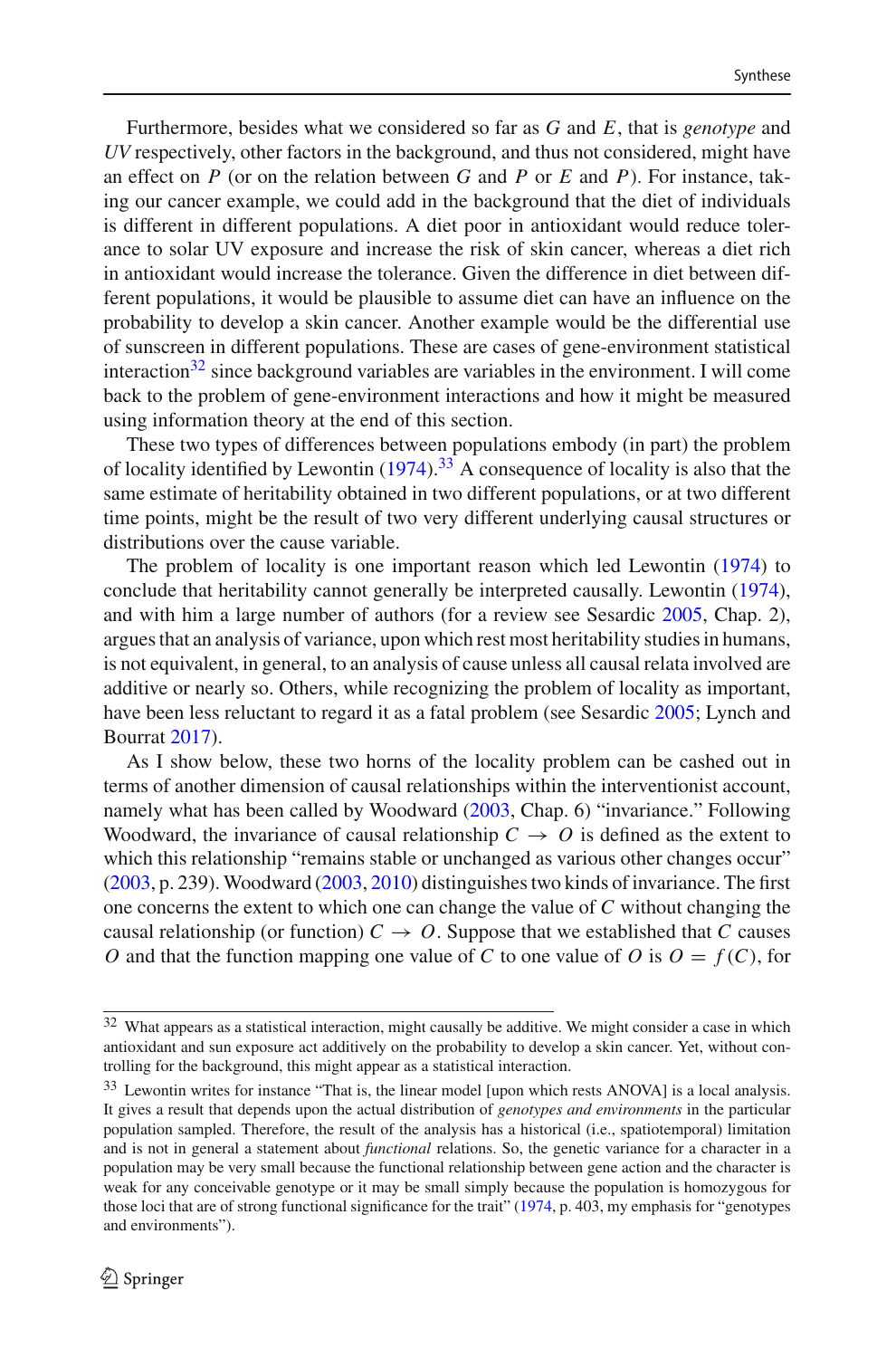at least some intervention(s) on  $C^{34}$  $C^{34}$  $C^{34}$ . The more invariant the relationship, the larger the number of interventions on *C* that will lead to changes of *O* that follow this relationship, and the more explanatory this relationship should be considered to be. To give an example, if developing a skin cancer as a result of solar UV exposure increases following a given function over a large range of values so that this relationship is considered highly invariant, then it seems reasonable to consider that the relationship is more explanatory than if this relationship only holds under a smaller range of solar UV exposures.

The second sort of invariance concerns the range of values that background variables of the relationship can take without changing the value of *O* or the properties of the relationship  $C \rightarrow O$ . Causal stability, or more precisely the lack of stability between *G* and *P*, corresponds to the notion of gene-environment interaction. The more unstable the relationship the higher the gene-environment interaction. Suppose that the function mapping one value of  $C$  to one value of  $O$  in a given background (materialized by the variable *B*) is  $O = f(C)$ , for at least some intervention(s) on *C*. [35](#page-20-1) Under such conditions, the more stable this relationship, the larger the range of interventions on *B* that will keep the relationship  $O = f(C)$ , that is the mapping, unchanged. Using our example, if developing a skin cancer as a result of sun exposure, following a given pattern, is stable under a larger number of background conditions (for instance different diets) than say as a result of having a particular genotype, it seems reasonable to consider sun exposure as a more reliable cause of skin cancer than having a particular genotype because  $UV \rightarrow$  *Cancer* is a more stable relationship than *Genotype*  $\rightarrow$  *Cancer*.<sup>[36](#page-20-2)</sup> Pocheville et al[.](#page-25-8) [\(2017\)](#page-25-8), for clarification, call the first notion "invariance" and the second notion "stability." I follow suit.

In terms of range of causal influence, in cases where different causes (*C* and *B*) for an outcome  $(O)$  are independent, invariance and stability thus amount to an invariance in the range of causal influence across the possible range of values of a given *C* (which correspond to either *G* or *E* in heritability, assuming *G* and *E* are independent) and of *B* respectively. Pocheville et al[.](#page-25-8) [\(2017](#page-25-8)) provide a suitable measure for stability, an information theoretic measure of invariance has yet to be developed.

This means that in heritability studies, the problem of locality boils down to a problem of low invariance and/or low stability for the relationships  $G \rightarrow P$  and  $E \rightarrow P$ , since any change in one of these relationships will result in a change in the heritability estimate.

As a side note, when *C* and *B* interact, another measure of stability corresponds to the extent to which changing the causal range of influence between*C* and *O* depends on the value of *B*, assuming here that the mapping between *C* and *O* remains unchanged as *B* varies. Pocheville et al[.](#page-25-8) [\(2017\)](#page-25-8) provide a suitable measure based on another infor-

<span id="page-20-0"></span><sup>34</sup> Talking about functions for nominal variables can be problematic since with such variables one cannot map one number to another number. Instead of a mathematical function, think of a unified mechanism giving rise to the effect when the effect is invariant, as opposed to a large number of contributing mechanisms, when it has low invariance.

<span id="page-20-1"></span><sup>35</sup> I use the notion of function in a vernacular rather than mathematical sense here.

<span id="page-20-2"></span><sup>36</sup> Note that the stability of a relationship here does not inform us of the magnitude of the cause on the effect. Indeed, a causal relationship might be very stable, yet the magnitude of this relationship might also be very weak.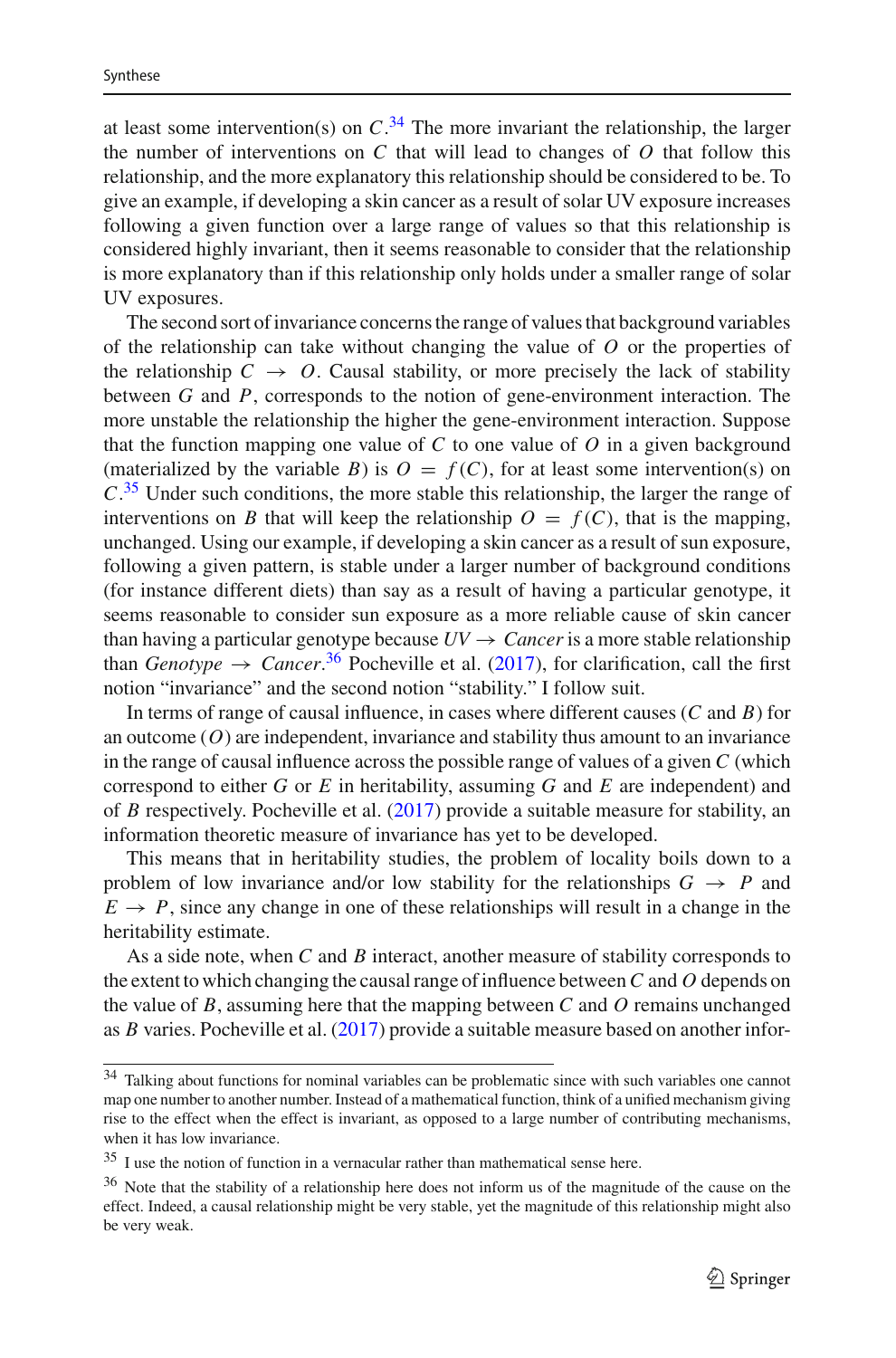mation theoretic measure known as 'interaction information' different from the one just discussed to measure this sort of stability. This measure, applied in the context of heritability, can be interpreted as a measure of gene-environment interaction which for the purpose of this article—I have assumed is nil. However, provided that there are well-known cases of gene-environment interaction in the literature (see Moffitt et al[.](#page-25-21) [2005;](#page-25-21) Caspi et al[.](#page-24-24) [2002\)](#page-24-24), such a measure would be useful in this context. This example shows that the information-theoretic implementation of the interventionist account to investigate the links between causality and heritability is rich.

What should one conclude from having identified that the problem of locality for heritability corresponds to well identified concepts in the philosophy of causation literature? Woodward proposes that a low stability and/or a low invariance for a causal relationship should *not* lead to the conclusion that such a relationship is not causal, but there is a sense in which more invariant and more stable relationships have stronger explanatory power. Invariant/stable relationships provide better causal explanations. In fact, remember that relationships with low invariance and/or low stability all satisfy the minimal criterion of causation. They are thus all causal in this sense. I believe that applying this reasoning to heritability studies is warranted. Heritability estimates, even though they might vary between different studies are still indicators of a causal relationship between *G* and *P* in a population, assuming they rely on solid experimental data, or at least observational data with solid hypotheses enabling to derive a causal model from them (such as the representativity of the sample population). Furthermore, the extent to which the causal relationship between *G* and *P* is invariant/stable under intervention is an empirical question that will depend on the phenotype studied.

Another important reason why I regard Lewontin's conclusion, that most heritability studies are hopeless at capturing causation, as being too extreme is that if it was applied with parity to the relevant special sciences, that is sciences other than fundamental physics, one would have to conclude that many tests used in these disciplines do not and cannot in principle capture causation. In fact, a version of the problem of locality will be encountered for any system in which many variables (some of which will not be controlled) are causally involved in producing an effect. For instance, a recent study has shown that the replicability of experiments in psychological science might be below  $40\%^{37}$  $40\%^{37}$  $40\%^{37}$ , which led to what is known as a "replication crisis" (Open Science Collaboration [2015\)](#page-25-24). One putative important factor explaining this low rate, among many other including methodological problems and publications bias, is a low stability of the relationships studied. Although replication studies attempt to have the same background variables when compared to an original study, there will inevitably be differences in the backgrounds (due to differences in uncontrolled variables) that might interact with the putative relationship being investigated. It is to be expected that the less stable the relationship, the less replicable its results will be.<sup>[38](#page-21-1)</sup> This means that the low replicability in psychological science and elsewhere might not solely be due to the fact that a relationship investigated does not exist, but also that it is highly sen-

<span id="page-21-0"></span><sup>&</sup>lt;sup>37</sup> Replicability means here that if a study had a statistically significant result, its replication also had a statistically significant result.

<span id="page-21-1"></span><sup>&</sup>lt;sup>38</sup> Another independent problem is whether the experimental conditions, or the conditions under which studies are conducted, represent natural conditions, which can also be cashed out in terms of differences in backgrounds.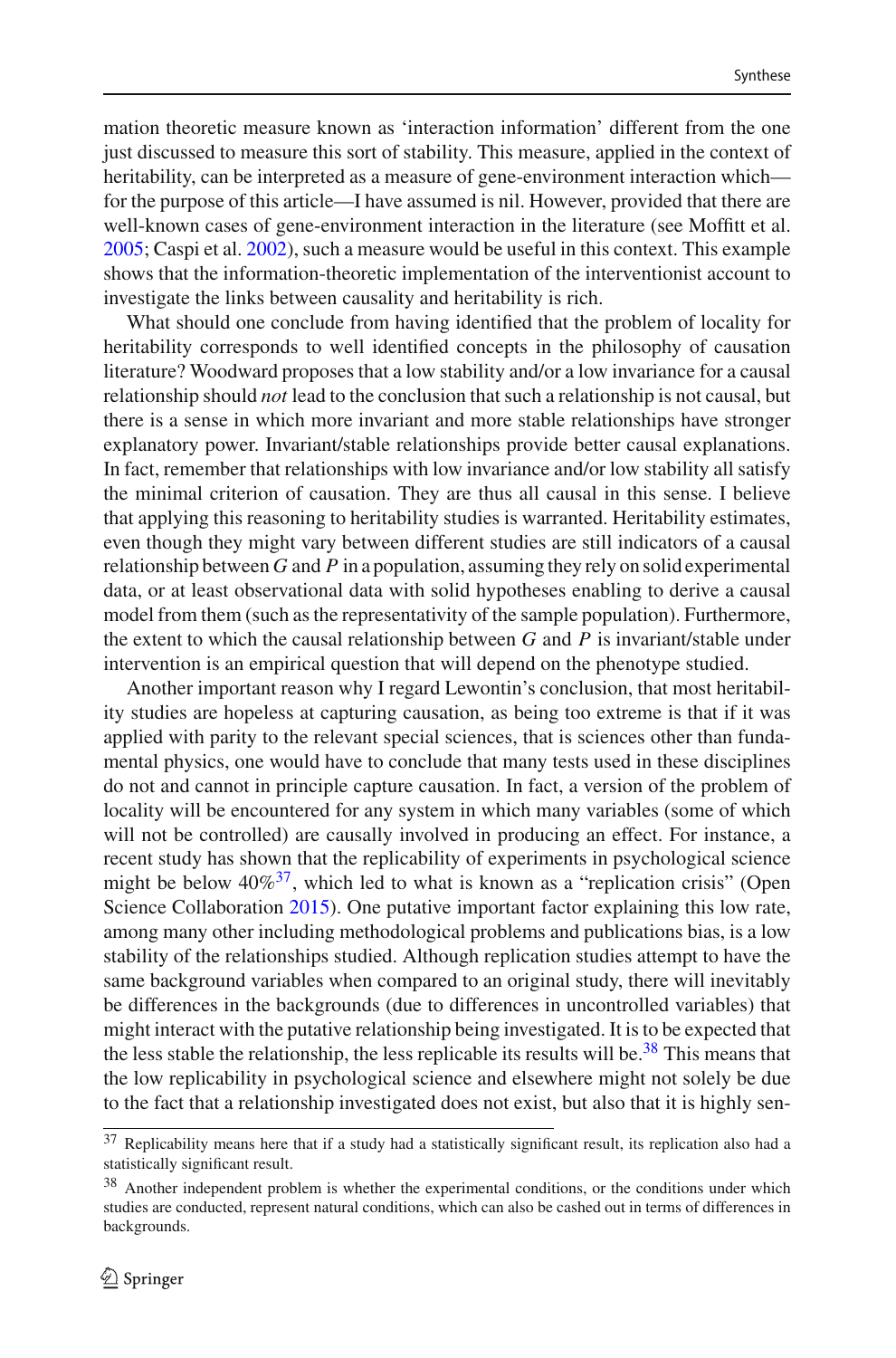sitive to the background in which it was originally established. Applying Lewontin's conclusion about heritability estimates to these studies would lead to the conclusion that interpreting many results from psychological science causally is misguided.

I do not think that it is what one should conclude. Rather, a more reasonable approach, in my view, is that any causal claim made from one single study involving a complex system should be taken with a grain of salt, and one should attempt to find evidence that could corroborate or contradict this causal claim as well as the stability of the relationship. This clearly is the main function of replication, which is one important, yet often neglected, motor of scientific progress. Thus, facing a given heritability estimate (whether it originates from observed or experimental data) one ought to question the robustness of this finding in order to evaluate to what extent both  $G \to P$  and  $E \to P$  vary for different values of *G* and *E*, different frequencies for these values, and in different backgrounds, and to what extent the results obtained can be extrapolated beyond the range of background conditions in which it has been established. At the very least, any causal interpretation of heritability ought to be contextualized by giving as much information as possible about the background (the population) against which the causal claim is made. But heritability studies are by no means the sole case in which such precautions should be taken. This is a general methodological point that applies to all scientific disciplines. In short, the fault with causal interpretations of heritability estimates lies mostly in what people have made of them rather than in the estimates themselves. There is indeed evidence that consideration of agency, moral responsibility, and the type of phenotype investigated, influence reasoning about whether variation in this phenotype is the outcome of variation in the environment or in the genes (see for instance Alick[e](#page-24-25) [1992;](#page-24-25) Lync[h](#page-24-26) [2017](#page-24-26)).

Before concluding, it should be noted that interpreting heritability in the way I did here may also shed some light on a possible criticism that a causal interpretation of heritability might encounter, which is in the context of behavioral genetics, namely that because everything is heritable (Turkheimer's [1998;](#page-25-25) [2000](#page-25-26) first law of behavioral genetics), interpreting heritability causally explains nothing. It is in fact true that most traits, including traits such as religiosity, marital status, or political opinions, which would typically be considered as pertaining to the cultural domain rather than the biological one, are all heritable to some extent (Polderman et al[.](#page-25-27) [2015\)](#page-25-27). The worry here is that, if any trait turns out to be heritable with approximately the same value, then its discriminatory or explanatory power will be diminished, in the same way that invoking God to explain any event happening in the life of someone is not explanatory.

One way to respond to this criticism is that my causal interpretation leads to the view that heritability is a *relative* measure of genotypic causal influence on phenotype in a *particular context*. That it stresses that the terms 'relative' and 'particular context' provide an antidote against naive causal interpretations. Yes, all these traits are causally influenced by the genotype, but that does not permit to answer the following questions: Is the relationship the same in all contexts? What if there is more variation in the environment? Does an intervention in the environment or in the individuals of a population influence the phenotypic outcome? In sum, a naive causal interpretation of heritability cannot appreciate that, in spite of a high heritability, the background or context (including the environment) can be a much more important source of variation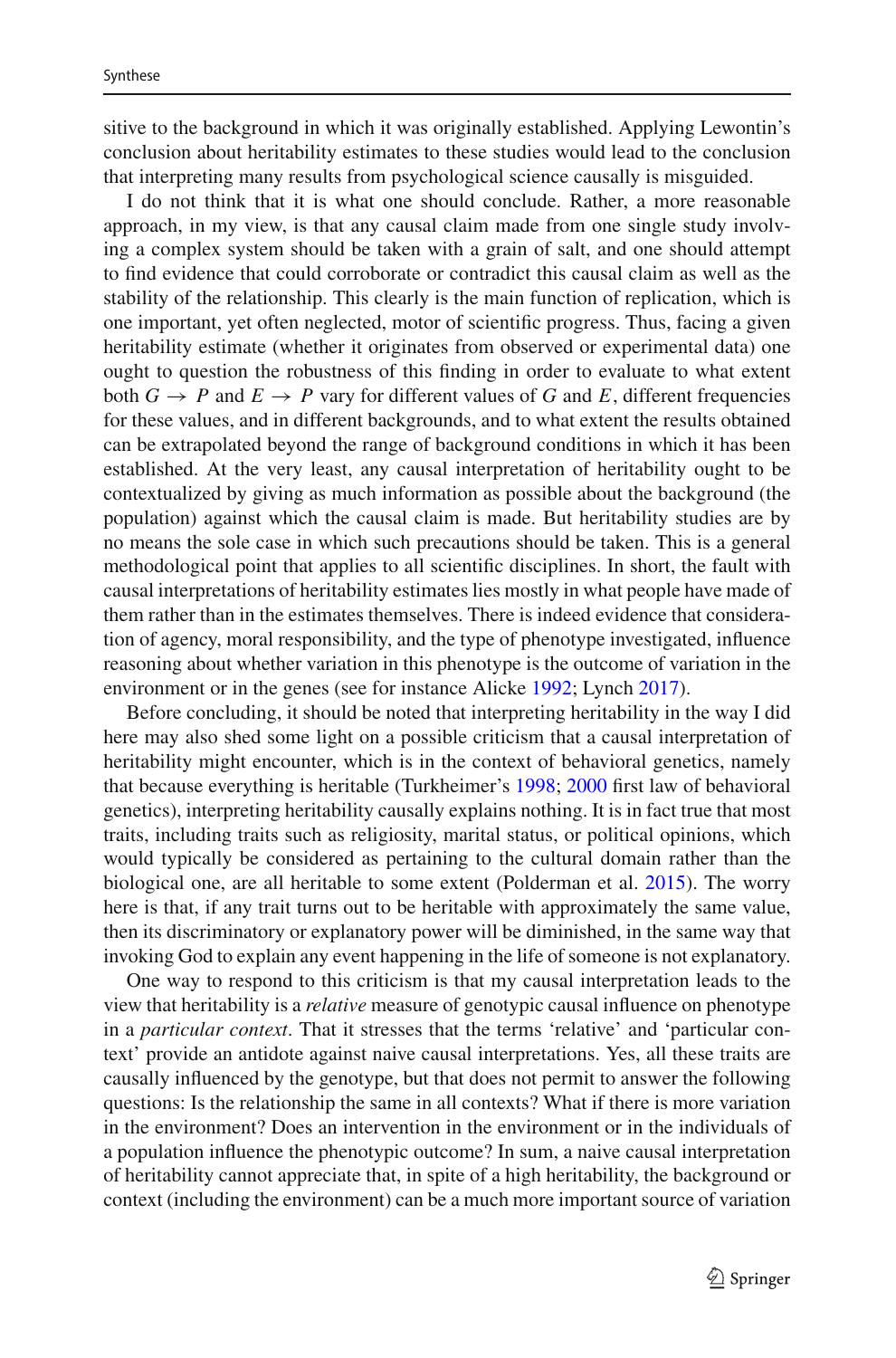(which furthermore might be hidden given a lack of actual variation) in phenotype than is the genotype.

In many regards, my causal interpretation vindicates Lewontin's recommendation to switch from thinking about the relations between genotype, the environment and phenotype in terms of heritability to thinking about these relations in terms of norms of reaction. A positive heritability estimate (assuming confounds have been eliminated) establishes that there is a causal link between genotype and phenotype, but it says nothing about the magnitude of this link, nor whether it breaks down easily. It does not follow however, that because heritability has some important limitations when it comes to a causal interpretation, it is not a valid tool for causal interpretations, especially when the limitations are made explicit and no genuine alternative exists.

## **6 Conclusion**

In this paper I have shown that heritability, when interpreted causally within the interventionist account of causation, is partly commensurate with the notion of causal specificity *qua* range of causal influence propose[d](#page-26-1) by Woodward  $(2010).^{39}$  $(2010).^{39}$  $(2010).^{39}$  $(2010).^{39}$  More particularly, starting from the formalization in information-theoretic terms of this dimension of causation proposed by Griffiths et al[.](#page-24-3) [\(2015](#page-24-3)) and the notion of an actual difference maker proposed by Water[s](#page-25-9) [\(2007\)](#page-25-9), I argued that heritability amounts, at least partly, to an *actual* range of causal genotypic influence normalized against an *actual* range of phenotypic variation within a population. I then showed that any interpretation of a given heritability estimate is prone to a form of the problem of locality identified by Lewonti[n](#page-24-0) [\(1974](#page-24-0)). I linked this problem to the notions of invariance and stability encountered in the interventionist literature. I argued that the problem of locality with heritability, insofar as it amounts to a low stability and/or low invariance of the causal relationships between, on the one hand, genotype and phenotype, and on the other hand, environment and phenotype, is only one exemplar of what can be regarded as a ubiquitous problem in science. A natural next step in the overall project of linking the interventionist account to heritability would be to provide an analysis of different heritability *estimates* using the interventionist account to establish how different types of estimates fare with respect to Woodward's stability and invariance and ultimately how causally explanatory they are.

In the context within which heritability estimates have been used to justify and reify differences (such as differences in IQ) observed between groups of humans with different ethnic backgrounds, I believe, following Lynch and Bourra[t](#page-24-1) [\(2017\)](#page-24-1), that a precise characterization of the scope and limits of interpreting heritability causally represents a way forward towards eliminating harmful political biases.

**Acknowledgements** I am thankful to the Theory and Method in Biosciences group at the University of Sydney for feedback on a previous version of the manuscript. I thank in particular Arnaud Pocheville for discussion and insightful comments, and Stefan Gawronski who proofread the final manuscript. This research was supported by a Macquarie University Research Fellowship and a Large Grant from the John Templeton Foundation (Grant ID 60811).

<span id="page-23-0"></span><sup>&</sup>lt;sup>39</sup> It is only partly commensurate, for reasons detailed at the end of Sect. [4](#page-10-0) with respect to the fact that the measure of range of causal influence, proposed by Griffiths et al, does not consider quantitative variables.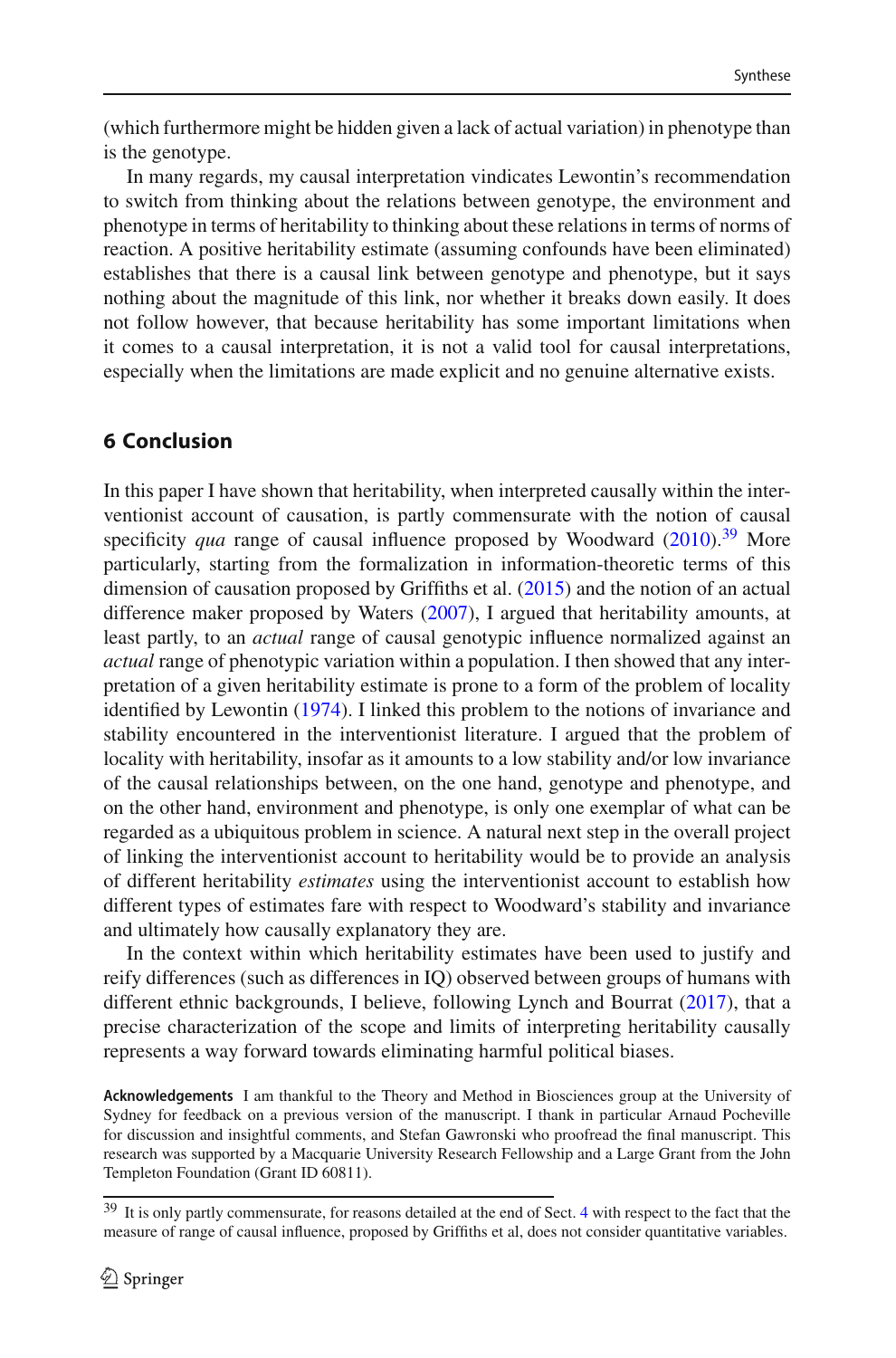#### **References**

- <span id="page-24-25"></span>Alicke, M. D. (1992). Culpable causation. *Journal of Personality and Social Psychology*, *63*(3), 368–378. [https://doi.org/10.1037/0022-3514.63.3.368.](https://doi.org/10.1037/0022-3514.63.3.368)
- <span id="page-24-6"></span>Begg, C. B., Orlow, I., Hummer, A. J., Armstrong, B. K., Kricker, A., Marrett, L. D., et al. (2005). Lifetime risk of melanoma in CDKN2A mutation carriers in a population-based sample. *JNCI: Journal of the National Cancer Institute*, *97*(20), 1507–1515. [https://doi.org/10.1093/jnci/dji312.](https://doi.org/10.1093/jnci/dji312)
- <span id="page-24-19"></span>Bell, A. E. (1977). Heritability in retrospect. *Journal of Heredity*, *68*(5), 297–300. [https://doi.org/10.1093/](https://doi.org/10.1093/oxfordjournals.jhered.a108840) [oxfordjournals.jhered.a108840.](https://doi.org/10.1093/oxfordjournals.jhered.a108840)
- <span id="page-24-14"></span>Bourrat, P. (2015). How to read 'heritability' in the recipe approach to natural selection. *The British Journal for the Philosophy of Science*, *66*(4), 883–903. [https://doi.org/10.1093/bjps/axu015.](https://doi.org/10.1093/bjps/axu015)
- <span id="page-24-23"></span>Bourrat, P. (2019). Evolution is About Populations, But Its Causes are About Individuals. *Biological Theory*, *14*(4), 254–266.
- <span id="page-24-10"></span>Bourrat, P. (2019a). On Calcott's permissive and instructive cause distinction. *Biology & Philosophy*, *34*(1), 1. [https://doi.org/10.1007/s10539-018-9654-y.](https://doi.org/10.1007/s10539-018-9654-y) 00001.
- <span id="page-24-11"></span>Bourrat, P. (2019b). Variation of information as a measure of one-to-one causal specificity. *European Journal for Philosophy of Science*, *9*(1), 11. [https://doi.org/10.1007/s13194-018-0224-6.](https://doi.org/10.1007/s13194-018-0224-6) 00001.
- Bourrat, P. (accepted) Causation and SNP Heritability'. Philosophy of Science.
- <span id="page-24-12"></span>Bourrat, P., & Lu, Q. (2017). Dissolving the missing heritability problem. *Philosophy of Science*, *84*(5), 1055–1067.
- <span id="page-24-24"></span>Caspi, A., McClay, J., Moffitt, T. E., Mill, J., Martin, J., Craig, I. W., et al. (2002). Role of genotype in the cycle of violence in maltreated children. *Science*, *297*(5582), 851–854. [https://doi.org/10.1126/](https://doi.org/10.1126/science.1072290) [science.1072290.](https://doi.org/10.1126/science.1072290)
- <span id="page-24-15"></span>Downes. S. M. (2009). *Heritability*. Stanford Encyclopeadia of Philosophy.
- <span id="page-24-13"></span>Falconer, D. S., & Mackay, T. F. (1996). *Introduction to quantitative genetics* (4th ed.). Essex: Longman.
- <span id="page-24-18"></span>Fisher, R. A. (1918). The correlation between relatives on the supposition of Mendelian inheritance. *Transactions of the Royal Society of Edinburgh*, *52*(02), 399–433.
- <span id="page-24-4"></span>Gandini, S., Sera, F., Cattaruzza, M. S., Pasquini, P., Picconi, O., Boyle, P., et al. (2005a). Meta-analysis of risk factors for cutaneous melanoma: II. Sun exposure. *European Journal of Cancer*, *41*(1), 45–60. [https://doi.org/10.1016/j.ejca.2004.10.016.](https://doi.org/10.1016/j.ejca.2004.10.016)
- <span id="page-24-7"></span>Gandini, S., Sera, F., Cattaruzza, M. S., Pasquini, P., Zanetti, R., Masini, C., et al. (2005b). Meta-analysis of risk factors for cutaneous melanoma: III. Family history, actinic damage and phenotypic factors. *European Journal of Cancer*, *41*(14), 2040–2059. [https://doi.org/10.1016/j.ejca.2005.03.034.](https://doi.org/10.1016/j.ejca.2005.03.034)
- <span id="page-24-9"></span>Garner, W. R., & McGill, W. J. (1956). The relation between information and variance analyses. *Psychometrika*, *21*(3), 219–228. [https://doi.org/10.1007/BF02289132.](https://doi.org/10.1007/BF02289132)
- <span id="page-24-16"></span>Godfrey-Smith, P. (2009). *Darwinian populations and natural selection*. New York: Oxford University Press.
- <span id="page-24-20"></span>Griffiths, P. E., & Neumann-Held, E. M. (1999). The many faces of the gene. *Bioscience*, *49*, 656–662.
- <span id="page-24-3"></span>Griffiths, P. E., Pocheville, A., Calcott, B., Stotz, K., Kim, H., & Knight, R. (2015). Measuring causal specificity. *Philosophy of Science*, *82*(4), 529–555. [https://doi.org/10.1086/682914.](https://doi.org/10.1086/682914)
- <span id="page-24-21"></span>Griffiths, P. E., & Stotz, K. (2013). *Genetics and philosophy: An introduction*. New York: Cambridge University Press.
- <span id="page-24-5"></span>Hayward, N. K. (2003). Genetics of melanoma predisposition. *Oncogene*, *22*(20), 3053–3062. [https://doi.](https://doi.org/10.1038/sj.onc.1206445) [org/10.1038/sj.onc.1206445.](https://doi.org/10.1038/sj.onc.1206445)
- <span id="page-24-17"></span>Jacquard, A. (1983). Heritability: One word, three concepts. *Biometrics*, *39*, 465–477.
- <span id="page-24-2"></span>Korb, K. B., Nyberg, E. P., & Hope, L. (2011). A new causal power theory. In F. Russo, J. Williamson, & P. M. Illari (Eds.), *Causality in the sciences* (pp. 628–652). Oxford: Oxford University Press.
- <span id="page-24-8"></span>Lewis, D. (2000). Causation as influence. *The Journal of Philosophy*, *97*(4), 182–197. [https://doi.org/10.](https://doi.org/10.2307/2678389) [2307/2678389.](https://doi.org/10.2307/2678389)
- <span id="page-24-0"></span>Lewontin, R. C. (1974). Annotation: The analysis of variance and the analysis of causes. *American Journal of Human Genetics*, *26*(3), 400–411.
- <span id="page-24-22"></span>Lu, Q., & Bourrat, P. (2018). The evolutionary gene and the extended evolutionary synthesis. *The British Journal for the Philosophy of Science*, *69*(3), 775–800. [https://doi.org/10.1093/bjps/axw035.](https://doi.org/10.1093/bjps/axw035)
- <span id="page-24-26"></span>Lynch, K. E. (2017). Heritability and causal reasoning. *Biology & Philosophy*, *32*(1), 25–49. [https://doi.](https://doi.org/10.1007/s10539-016-9535-1) [org/10.1007/s10539-016-9535-1.](https://doi.org/10.1007/s10539-016-9535-1)
- <span id="page-24-1"></span>Lynch, K. E., & Bourrat, P. (2017). Interpreting heritability causally. *Philosophy of Science*, *84*(1), 14–34. [https://doi.org/10.1086/688933.](https://doi.org/10.1086/688933)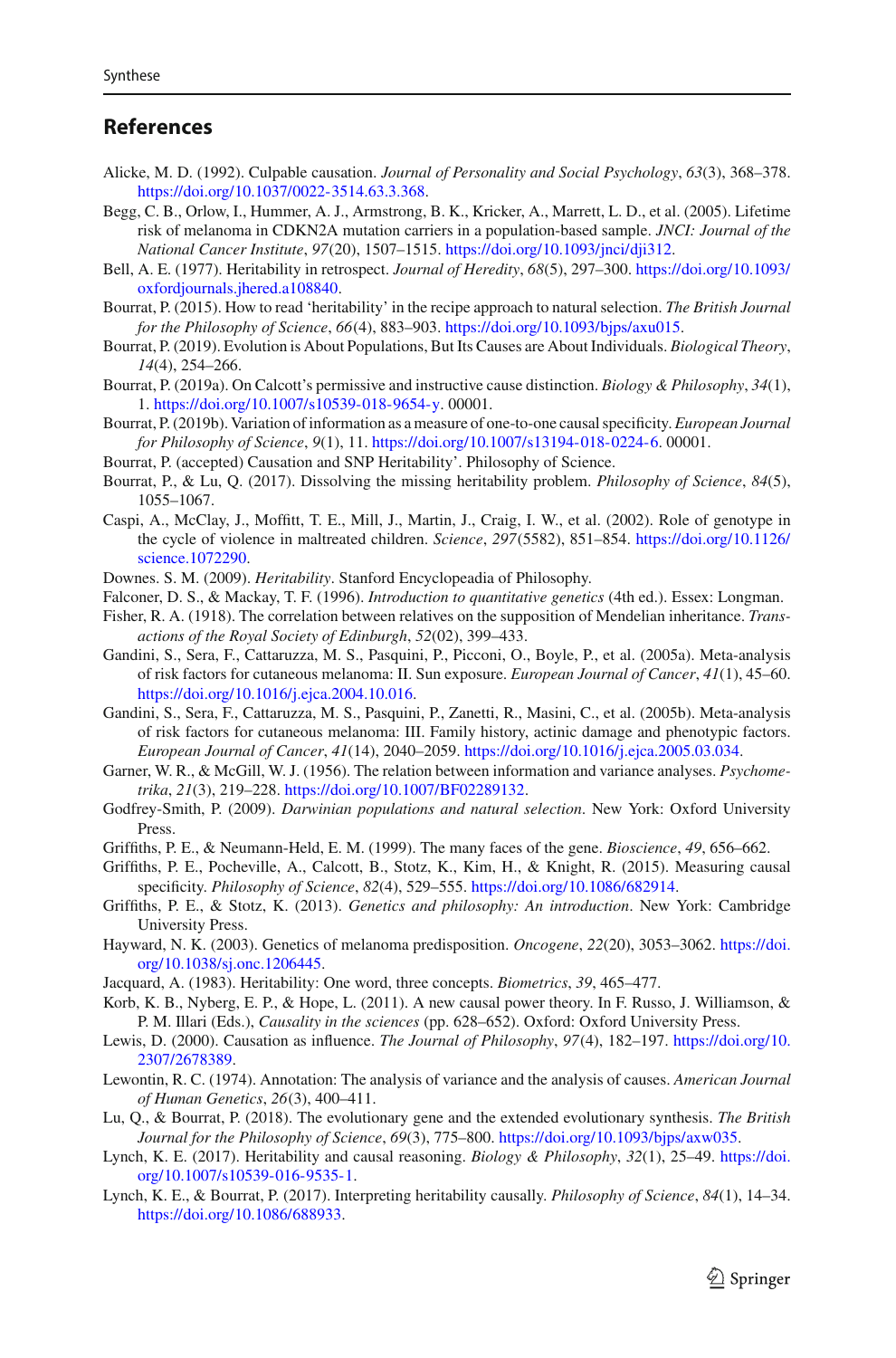- <span id="page-25-7"></span>Lynch, M., & Walsh, B. (1998). *Genetics and analysis of quantitative traits* (Vol. 1). Sunderland, MA: Sinauer.
- <span id="page-25-21"></span>Moffitt, T. E., Caspi, A., & Rutter, M. (2005). Strategy for investigating interactions between measured genes and measured environments. *Archives of General Psychiatry*, *62*(5), 473–481.
- <span id="page-25-12"></span>Northcott, R. (2006). Causal efficacy and the analysis of variance. *Biology and Philosophy*, *21*(2), 253–276. [https://doi.org/10.1007/s10539-005-8304-3.](https://doi.org/10.1007/s10539-005-8304-3)
- <span id="page-25-13"></span>Northcott, R. (2008). Can ANOVA measure causal strength? *The Quarterly Review of Biology*, *83*(1), 47–55. [https://doi.org/10.1086/529562.](https://doi.org/10.1086/529562)
- <span id="page-25-5"></span>Oftedal, G. (2005). Heritability and genetic causation. *Philosophy of Science*, *72*(5), 699–709. [https://doi.](https://doi.org/10.1086/508126) [org/10.1086/508126.](https://doi.org/10.1086/508126)
- <span id="page-25-24"></span>OSC (Open Science Collaboration). (2015). Estimating the reproducibility of psychological science. *Science349*(6251):aac4716. [https://doi.org/10.1126/science.aac4716.](https://doi.org/10.1126/science.aac4716)
- <span id="page-25-10"></span>Pearl, J. (2009). *Causality: Models, reasoning, and inference* (2nd ed.). New York: Cambridge University Press.
- <span id="page-25-8"></span>Pocheville, A., Griffiths, P. E., & Stotz, K. (2017). Comparing causes—an information-theoretic approach to specificity, proportionality and stability. In H. Leitgeb., I. Niiniluoto., E. Sober., & P. Seppälä (Eds.), *Proceedings of the 15th congress of logic, methodology and philosophy of science*. London: College Publications.
- <span id="page-25-27"></span>Polderman, T. J. C., Benyamin, B., de Leeuw, C. A., Sullivan, P. F., van Bochoven, A., Visscher, P. M., et al. (2015). Meta-analysis of the heritability of human traits based on fifty years of twin studies. *Nature Genetics*, *47*(7), 702–709. [https://doi.org/10.1038/ng.3285.](https://doi.org/10.1038/ng.3285)
- <span id="page-25-11"></span>Sarkar, S. (1998). *Genetics and reductionism*. Cambridge: Cambridge University Press.
- <span id="page-25-1"></span>Sesardic, N. (2005). *Making sense of heritability*. Cambridge: Cambridge University Press.
- <span id="page-25-23"></span>Sterelny, K., & Griffiths, P. E. (1999). *Sex and death: An introduction to philosophy of biology*. Chicago: University of Chicago Press.
- <span id="page-25-16"></span>Stevens, S. S. (1946). On the theory of scales of measurement. *Science*, *103*(2684), 677–680. [https://doi.](https://doi.org/10.1126/science.103.2684.677) [org/10.1126/science.103.2684.677.](https://doi.org/10.1126/science.103.2684.677)
- <span id="page-25-17"></span>Stewart, B. W. K. P., & Wild, C. P. (2014). *World cancer report 2014*. Geneva: WHO.
- <span id="page-25-15"></span>Stone, J. V. (2015). *Information theory: A tutorial introduction*. Sheffield: Sebtel Press.
- <span id="page-25-2"></span>Tabery, J. (2014). *Beyond versus: The struggle to define the interaction of nature and nurture*. Cambridge, MA: MIT Press.
- <span id="page-25-3"></span>Tal, O. (2009). From heritability to probability. *Biology & Philosophy*, *24*(1), 81–105. [https://doi.org/10.](https://doi.org/10.1007/s10539-008-9129-7) [1007/s10539-008-9129-7.](https://doi.org/10.1007/s10539-008-9129-7)
- <span id="page-25-20"></span>Tal, O. (2012). The impact of gene-environment interaction and correlation on the interpretation of heritability. *Acta Biotheoretica*, *60*(3), 225–237. [https://doi.org/10.1007/s10441-011-9139-8.](https://doi.org/10.1007/s10441-011-9139-8)
- <span id="page-25-0"></span>Taylor, P. (2006). Commentary: The analysis of variance is an analysis of causes (of a very circumscribed kind). *International Journal of Epidemiology*, *35*, 527–531.
- <span id="page-25-22"></span>Taylor, P. (2009). Perspectives from plant breeding on Tal's argument about the weight of genetic versus environmental causes for individuals. *Biology & Philosophy*, *24*(5), 735–738. [https://doi.org/10.1007/](https://doi.org/10.1007/s10539-009-9162-1) [s10539-009-9162-1.](https://doi.org/10.1007/s10539-009-9162-1)
- <span id="page-25-4"></span>Taylor, P. (2010). Three puzzles and eight gaps: What heritability studies and critical commentaries have not paid enough attention to. *Biology & Philosophy*, *25*(1), 1–31. [https://doi.org/10.1007/s10539-](https://doi.org/10.1007/s10539-009-9174-x) [009-9174-x.](https://doi.org/10.1007/s10539-009-9174-x)
- <span id="page-25-6"></span>Taylor, P. J. (2012). A gene-free formulation of classical quantitative genetics used to examine results and interpretations under three standard assumptions. *Acta Biotheoretica*, *60*(4), 357–378. [https://doi.org/](https://doi.org/10.1007/s10441-012-9164-2) [10.1007/s10441-012-9164-2.](https://doi.org/10.1007/s10441-012-9164-2)
- <span id="page-25-25"></span>Turkheimer, E. (1998). Heritability and biological explanation. *Psychological Review*, *105*(4), 782.
- <span id="page-25-26"></span>Turkheimer, E. (2000). Three laws of behavior genetics and what they mean. *Current Directions in Psychological Science*, *9*(5), 160–164. [https://doi.org/10.1111/1467-8721.00084.](https://doi.org/10.1111/1467-8721.00084)
- <span id="page-25-19"></span>Visscher, P. M., & Goddard, M. E. (2019). From R.A. Fisher's 1918 paper to GWAS a century later. *Genetics*, *211*(4), 1125–1130. [https://doi.org/10.1534/genetics.118.301594.](https://doi.org/10.1534/genetics.118.301594)
- <span id="page-25-18"></span>Visscher, P. M., Hill, W. G., & Wray, N. R. (2008). Heritability in the genomics era—concepts and misconceptions. *Nature Reviews Genetics*, *9*(4), 255–266.
- <span id="page-25-9"></span>Waters, C. K. (2007). Causes that make a difference. *The Journal of Philosophy*, *104*, 551–579.
- <span id="page-25-14"></span>Weber, M. (2006). The central dogma as a thesis of causal specificity. *History and Philosophy of the Life Sciences*, *28*, 595–609.